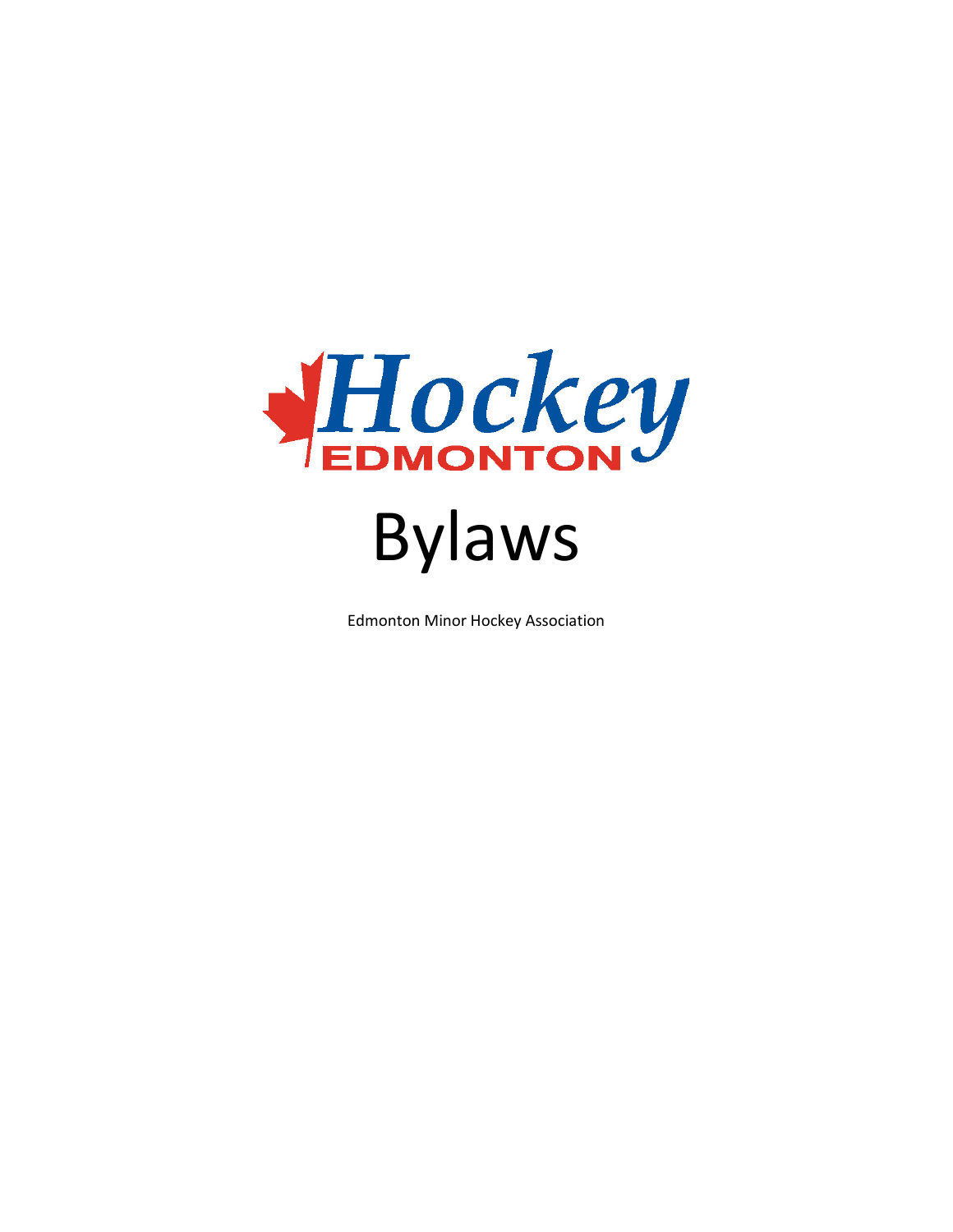

# **TABLE OF CONTENTS**

| 1.0  |  |
|------|--|
| 2.0  |  |
| 3.0  |  |
| 4.0  |  |
| 5.0  |  |
| 6.0  |  |
| 7.0  |  |
| 7.1  |  |
| 7.2  |  |
| 7.3  |  |
| 7.4  |  |
| 7.5  |  |
| 7.6  |  |
| 7.7  |  |
| 7.8  |  |
| 7.9  |  |
| 7.10 |  |
| 8.0  |  |
| 8.1  |  |
| 9.0  |  |
| 10.0 |  |
|      |  |
|      |  |
|      |  |
| 11.0 |  |
| 12.0 |  |
| 13.0 |  |
| 14.0 |  |
| 15.0 |  |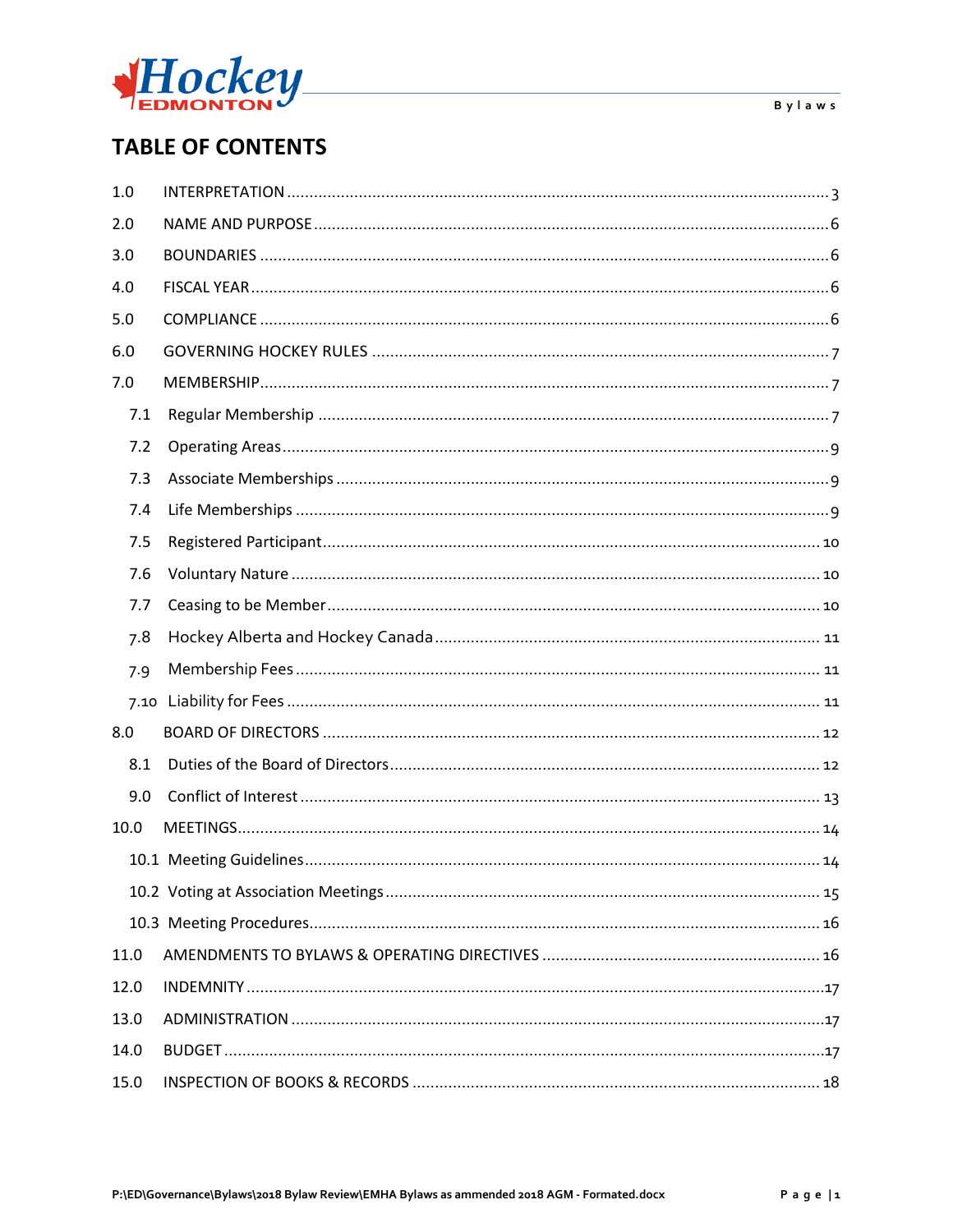

| 16.0 |                                                                                |
|------|--------------------------------------------------------------------------------|
| 17.0 |                                                                                |
| 18.0 |                                                                                |
| 19.0 |                                                                                |
| 20.0 |                                                                                |
| 21.0 |                                                                                |
|      |                                                                                |
|      |                                                                                |
|      |                                                                                |
| 22.0 | ELECTION OF OFFICERS & APPOINTMENT OF STANDING COMMITTEE CHAIRPERSONS & LEAGUE |
| 23.0 |                                                                                |
| 24.0 |                                                                                |
| 25.0 |                                                                                |
| 26.0 |                                                                                |
|      |                                                                                |
|      |                                                                                |
|      |                                                                                |
|      |                                                                                |
|      |                                                                                |
| 27.0 |                                                                                |
| 28.0 |                                                                                |
| 29.0 |                                                                                |
|      |                                                                                |
|      |                                                                                |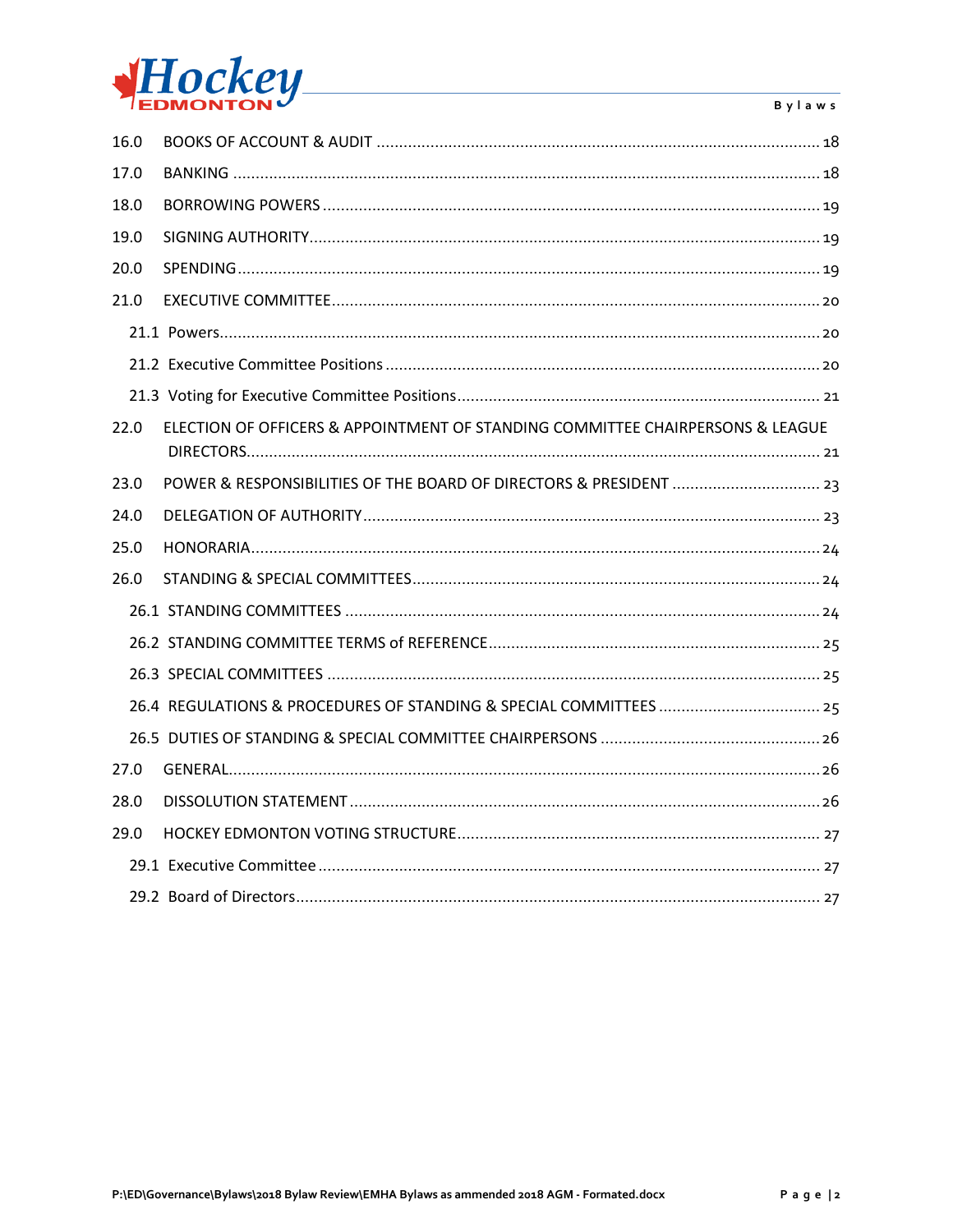

# <span id="page-3-0"></span>**1.0 INTERPRETATION**

In these Bylaws and Rules of the Edmonton Minor Hockey Association ("EMHA" or the "Association"), the following terms are defined as:

- 1.1 **"Annual General Meeting"** the Association meeting open to all Members, typically held on the second Wednesday of May.
- 1.2 **"Annual Operating Budget"** the financial/accounting document setting out in detail the proposed revenues and expenses for a Hockey Season the sufficiency of which will be determined by the Board of Directors.
- 1. 3 **"Association"** the Edmonton Minor Hockey Association or the EMHA operating under the name of Hockey Edmonton. Hockey Edmonton is the authorized governing body for all minor hockey in the City of Edmonton as per operating authority granted by Hockey Alberta and Hockey Canada.
- 1.4 **"Athletic Club**" a Member Organization responsible for the operation of elite hockey.
- 1. 5 **"Board of Directors"** the appointed representative from each District and Athletic Club, who are responsible for the overall management of the Association. Each representative is to appoint an alternate.
- 1.6 **"Chairperson"** the person appointed by the Executive Committee to lead and oversee a standing committee or group of Hockey Edmonton.
- 1.7 **"Director of Community Hockey"** the person, elected at the Hockey Edmonton AGM, responsible for all community hockey (those teams playing within EFHL, inclusive of those that participate in Hockey Alberta Provincial Championships) and is a member of the Hockey Operations Committee.
- 1.8 **"Director of Elite Hockey"** the person, elected at the Hockey Edmonton AGM, who is responsible for all "Elite" Hockey and is a member on the Hockey Operations Committee.
- 1.9 **"District"** the geographic area in which a Member Organization is responsible for the operation of a hockey program (often referenced internally as a 'zone').
- 1.10 **"Edmonton Federation Hockey League"** can also be identified as the EFHL or Federation.
- 1. 11 **"EMHA"** (Edmonton Minor Hockey Association) is the legal name of Hockey Edmonton.
- 1.12 **"Executive Committee"** the elected representatives sit as President, First Vice President, Second Vice President, Director of Elite Hockey, Director of Community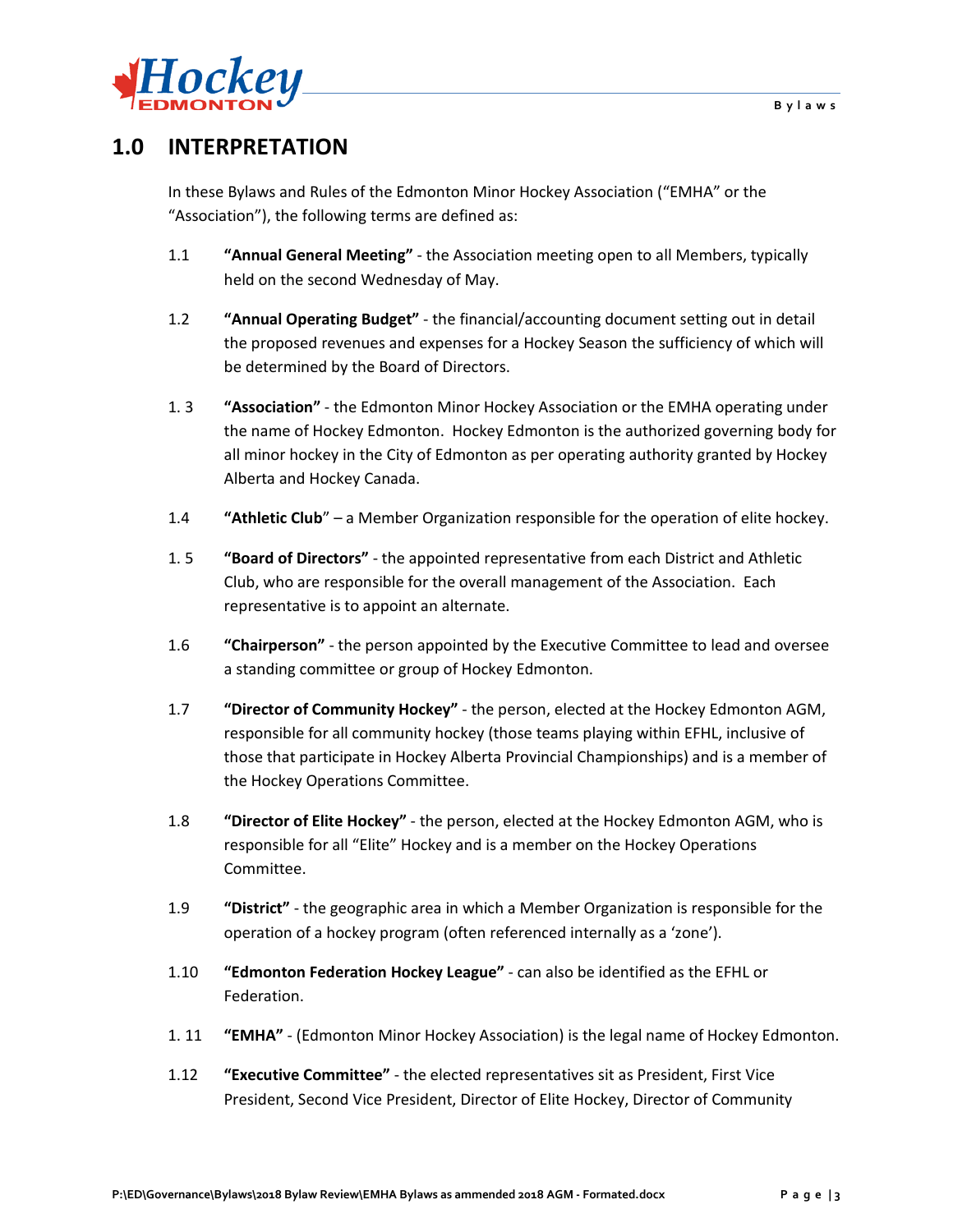

Hockey, 2 Directors at Large, and Treasurer. May also be referred to as '**Officers**'. The Executive Director of Hockey Edmonton is an ex-officio member and recording secretary.

- 1.13 **"Executive Director"** the senior staff person hired by the association to oversee daily operations of the association as well as lead the association staff and volunteers in carrying out the objectives of the Board and Executive Committee.
- 1.14 **"First Vice President"** an elected member of the Executive Committee to which some Standing Committees report and will have other duties as conferred by the Board of Directors.
- 1.15 **"General Meeting"** the General meeting of the association's Board of Directors.
- 1.16 **"Hockey Edmonton Boundaries"** the area within the corporate limits of the City of Edmonton with the following addition:
	- (a) Edmonton Garrison Residents,
	- (b) Grandfathered players (as per HAB Regulation) from the Enoch Cree Nation as at January 10, 2016;
	- (c) District and Operating boundaries are defined in the Hockey Edmonton Operating Directives
- 1.17 **"Hockey Season"** the period beginning no earlier than the 1st of August and concluding no later than April 30th of the next calendar year.
- 1.18 **"Member"** a Hockey Edmonton Club or District.
- 1.19 **"Member Organizations"** non-voting members of Clubs or Districts and includes the following organizations:
	- (a) The parishes of the Knights of Columbus Hockey Association
	- (b) The operating areas of Districts.
- 1.20 "**Directors"** the appointed representatives from each Member Organization and the elected members of the Executive Committee; otherwise known as members of the Board of Directors.
- 1.21 **"Operating Area"** a separate area created when a District is broken down into smaller geographic sub-divisions.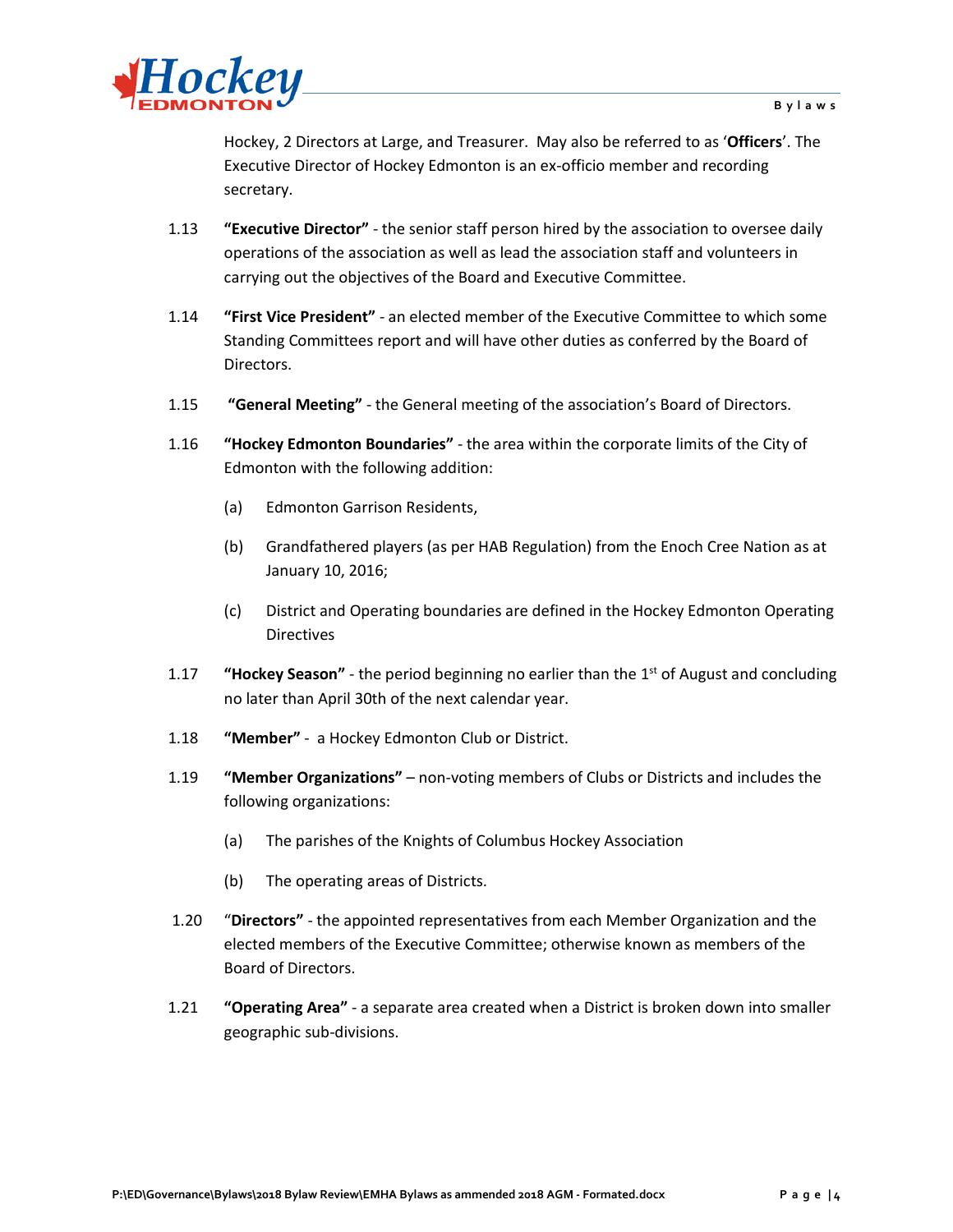

- 1.22 **"Past President"** the formerly elected President who will assist, in a non-voting capacity, the Board of Directors in the management of the Association for the first year of the newly elected President's term of office.
- 1.23 **"President"** an elected member of the Executive Committee who is in charge of the management of the Board of Directors.
- 1.24 **"Quorum"** the amount of eligible voting Members required before an Association meeting shall proceed.
- 1.25 **"Residence"** the particular municipal address where a player resides as of September 1 of the Hockey Season.
- 1.26 **"Registered Participant"** Any person, including but not limited to the parents or legal guardians of any minor aged participant registered in Hockey Edmonton programming, teams, leagues, or similar entity registered with Hockey Edmonton or any of its Members, or any person, affiliated with or associated with, in any capacity whatsoever, any Club, District, Operating Area, team, league, or similar entity participating in games or activities of any kind sponsored or organized by Hockey Edmonton or any of its Members, shall not have membership status within Hockey Edmonton but, rather, shall be referred to throughout these By-Laws as a "Registered Participant".

Participation in Hockey Edmonton programming is voluntary. Registration within programming offered by Hockey Edmonton or one of its Members entails acceptance by the Registered Participant, including the parents or legal guardians of any minor aged registrant of the final and binding authority of rules and decisions of the Board, adherence to and observance of the By-Laws, Regulations, Playing Rules and Policies of Hockey Edmonton and acceptance of and subscription to such insurance coverage and Registered Participant registration fees as may be approved and made mandatory from time to time by the Board.

- 1.27 **"Second Vice President"** an elected member of the Executive Committee to which some Standing Committees report and will have other duties as conferred by the Board of Directors.
- 1.28 **"Semi-Annual Meeting"**  a meeting of the Association held no later than December 30th of each year for the express purpose of receiving the Audited Financial Statements and other matters that properly come before the meeting.
- 1.29 **"Special Resolution"** a resolution requiring the support of at least three-quarters of the Members entitled to vote at that meeting to pass.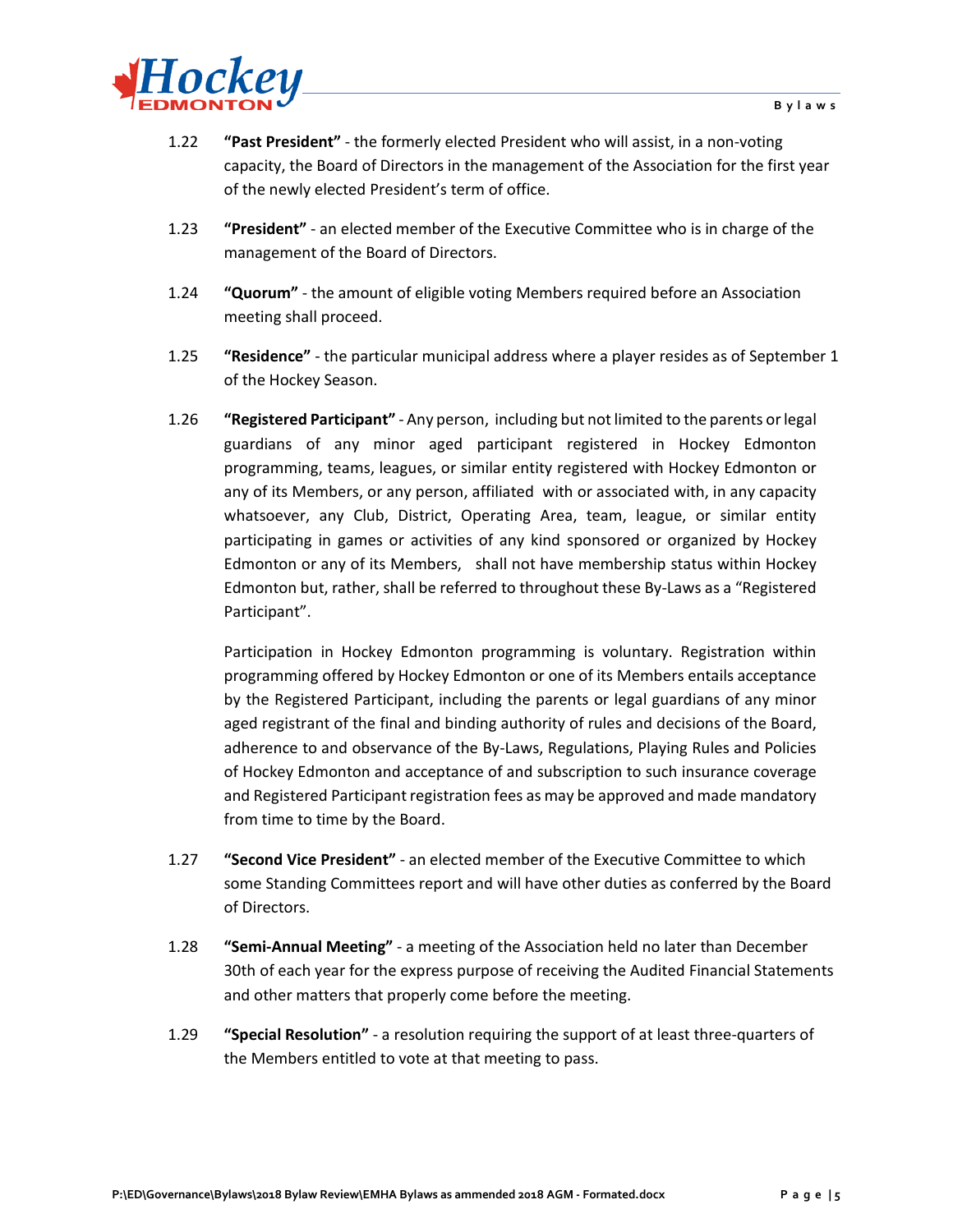

- 1.30 **"Stakeholders"** means those involved in the delivery of a hockey program, directly or indirectly, including but not limited to: Leagues, LMHA's, Clubs, Districts, Operating Areas, Teams, Officials, Registered Participants (and Parents of same), Volunteers, etc.
- 1.31 **"Treasurer"** an elected member of the Executive Committee in charge of financial affairs of the Association.

# <span id="page-6-0"></span>**2.0 NAME AND PURPOSE**

The name of the organization shall be the Edmonton Minor Hockey Association, or the EMHA, operating under the name of Hockey Edmonton.

Hockey Edmonton is the authorized self-governing body for all minor hockey in the City of Edmonton as per operating authority granted by Hockey Alberta and Hockey Canada.

A Special Resolution passed by the Members is required to make any amendment to the organization's name.

# <span id="page-6-1"></span>**3.0 BOUNDARIES**

The boundaries of Hockey Edmonton shall be the official municipal boundaries of the City of Edmonton.

Edmonton Garrison residents, and "Grandfathered Players" (as per HAB Regulation) from the Enoch Cree Nation as at January 10, 2016 shall also be considered to be within the boundaries of Hockey Edmonton.

# <span id="page-6-2"></span>**4.0 FISCAL YEAR**

The fiscal year of Hockey Edmonton begins on July 1 and ends on June 30 the following year, unless otherwise determined by the Board by way of Ordinary Resolution.

### <span id="page-6-3"></span>**5.0 COMPLIANCE**

Hockey Edmonton is a self-governing organization. Membership in Hockey Edmonton and its constituent bodies is voluntary. Membership in Hockey Edmonton includes:

- 5.1 acceptance of the final and binding authority of Hockey Edmonton, Hockey Alberta and Hockey Canada;
- 5.2 adherence to and observance of the By-Laws, Regulations, Playing Rules, Policies and related decisions of Hockey Edmonton, Hockey Alberta and Hockey Canada;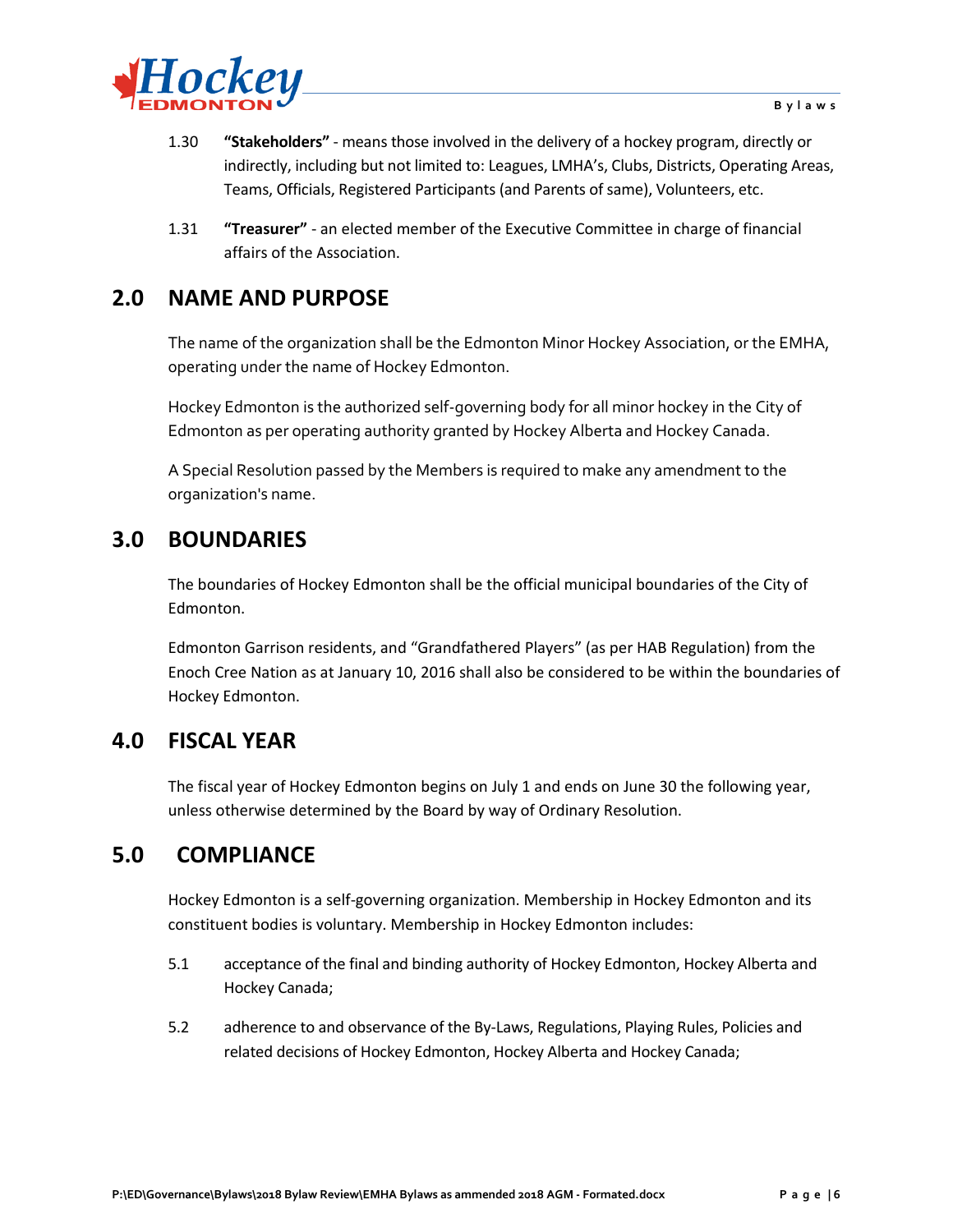

- 5.3 acceptance of and subscription to such insurance coverage and membership fees as may be approved and made mandatory by Hockey Edmonton, Hockey Alberta and Hockey Canada from time to time;
- 5.4 acceptance of the final and binding authority of the IIHF in relation to all international matters;
- 5.5 acknowledgement that the Members share the same goals, philosophies and responsibilities and are to be governed by a uniform set of rules and regulations that Hockey Edmonton, Hockey Alberta and Hockey Canada may establish from time to time.

# <span id="page-7-0"></span>**6.0 GOVERNING HOCKEY RULES**

The Association shall adopt the Official Hockey Rules of Hockey Canada as adopted and amended from time to time by Hockey Canada. The Association shall have the power to institute such additional rules to apply to members of the Association so long as these rules are not less restrictive than the rules of Hockey Alberta and Hockey Canada and these rules would not contravene existing Hockey Alberta, Hockey Canada or governing league rules.

# <span id="page-7-1"></span>**7.0 MEMBERSHIP**

### <span id="page-7-2"></span>**7.1 Regular Membership**

- 7.1.1 Subject to the conditions precedent set out herein and compliance with these Bylaws and the Operating Directives, regular membership in Hockey Edmonton is open to the following:
	- (a) An Athletic Club within the municipal limits of the City of Edmonton specifically chartered and incorporated to deliver elite hockey programs for male and or female athletes that satisfies the requirements of the Board from time to time for regular membership; and
	- (b) A District program operating within a defined territory within the municipal limits of the City of Edmonton specifically chartered and incorporated to deliver recreational, community and/or competitive hockey programs for male and female athletes that satisfies the requirements of the Board from time to time for regular membership
- 7.1.2 As a condition precedent to membership in Hockey Edmonton, each prospective Member shall agree that:
	- (a) Hockey Edmonton is the sovereign authority concerning Amateur hockey in the City of Edmonton, subject only to the right of appeal to Hockey Alberta;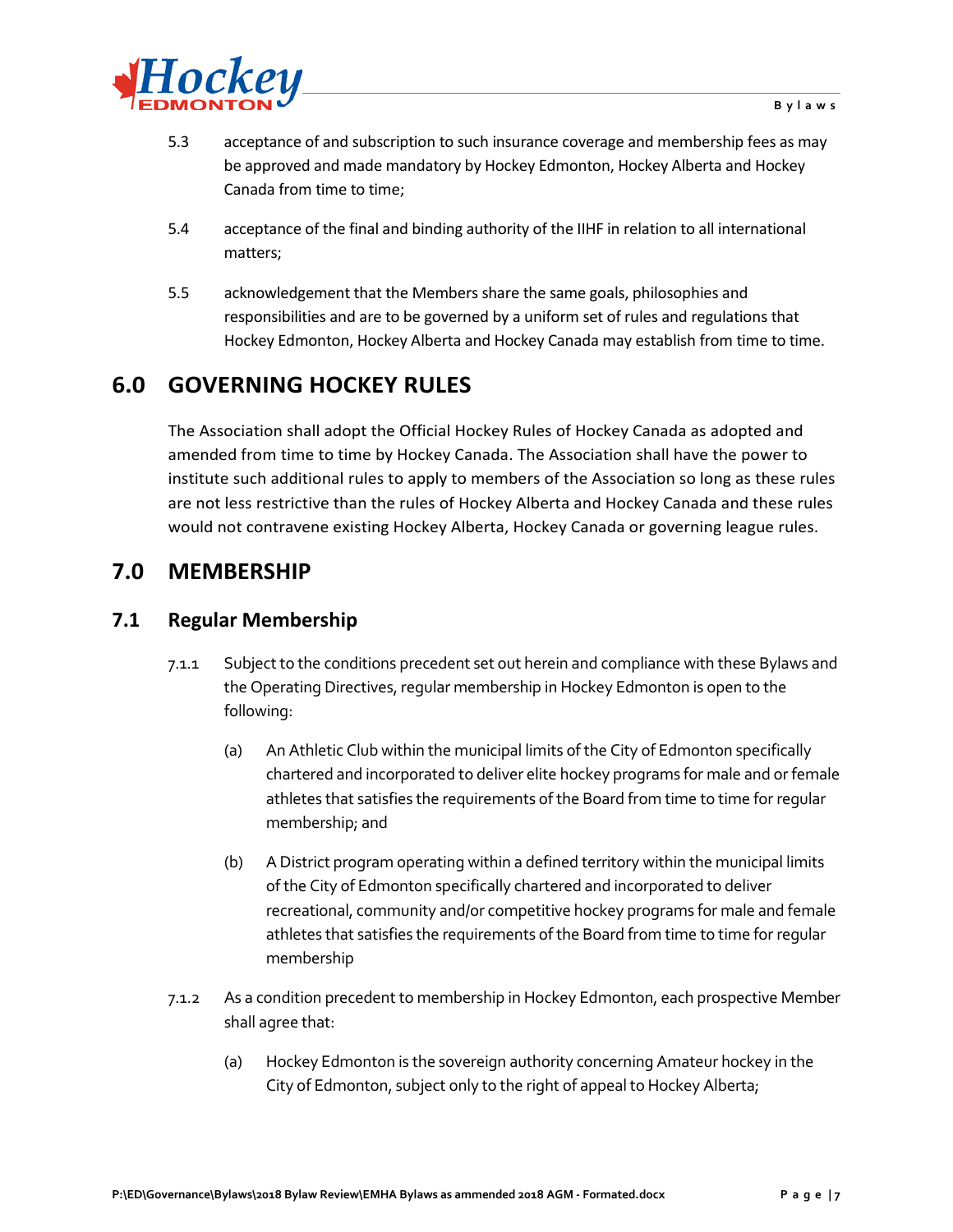

- (b) it shall unconditionally obey and abide by:
	- (i) the Bylaws, Regulations and policies of Hockey Edmonton; and
	- (ii) the Rules and the Bylaws and Regulations of Hockey Alberta as well as Hockey Canada; and any amendments thereto as are in force from time to time; and
	- (iii) it will abide by the interpretation of the Board with respect to such Bylaws, Operating Directives and policies of Hockey Edmonton and the Rules and the bylaws and regulations of Hockey Alberta as well as Hockey Canada, subject only to the rights of appeal as provided for by the bylaws of Hockey Alberta and Hockey Canada.
- 7.1.3 Membership may be acquired by application to the Board, in a form reasonably acceptable to the Board together with the following:
	- (a) the annual dues for Members as determined in section 7.9: Membership Fees;
	- (b) a copy of the applicant's constitution, objectives, bylaws and regulations;
	- (c) a complete list of the names, addresses and phone numbers of the applicant's officers, which shall consist of at least a president and secretary; and
	- (d) the address of the applicant for notice, including, but not limited to, an email address if the applicant wishes to provide one.
- 7.1.4 The constitution, bylaws and regulations of the applicant may be more restrictive, but not less restrictive and, in the case of any conflict or inconsistency, must be subject to the Bylaws, Regulations and policies of Hockey Edmonton.
- 7.1.5 The Board shall have the sole and absolute right to accept or refuse an application for membership in Hockey Edmonton.
- 7.1.6 Membership in Hockey Edmonton shall take effect upon the acceptance of the application by the Board.
- 7.1.7 Each Member shall notify Hockey Edmonton of any amendments to its bylaws and regulations and of any changes of its directors and officers, immediately following any such change.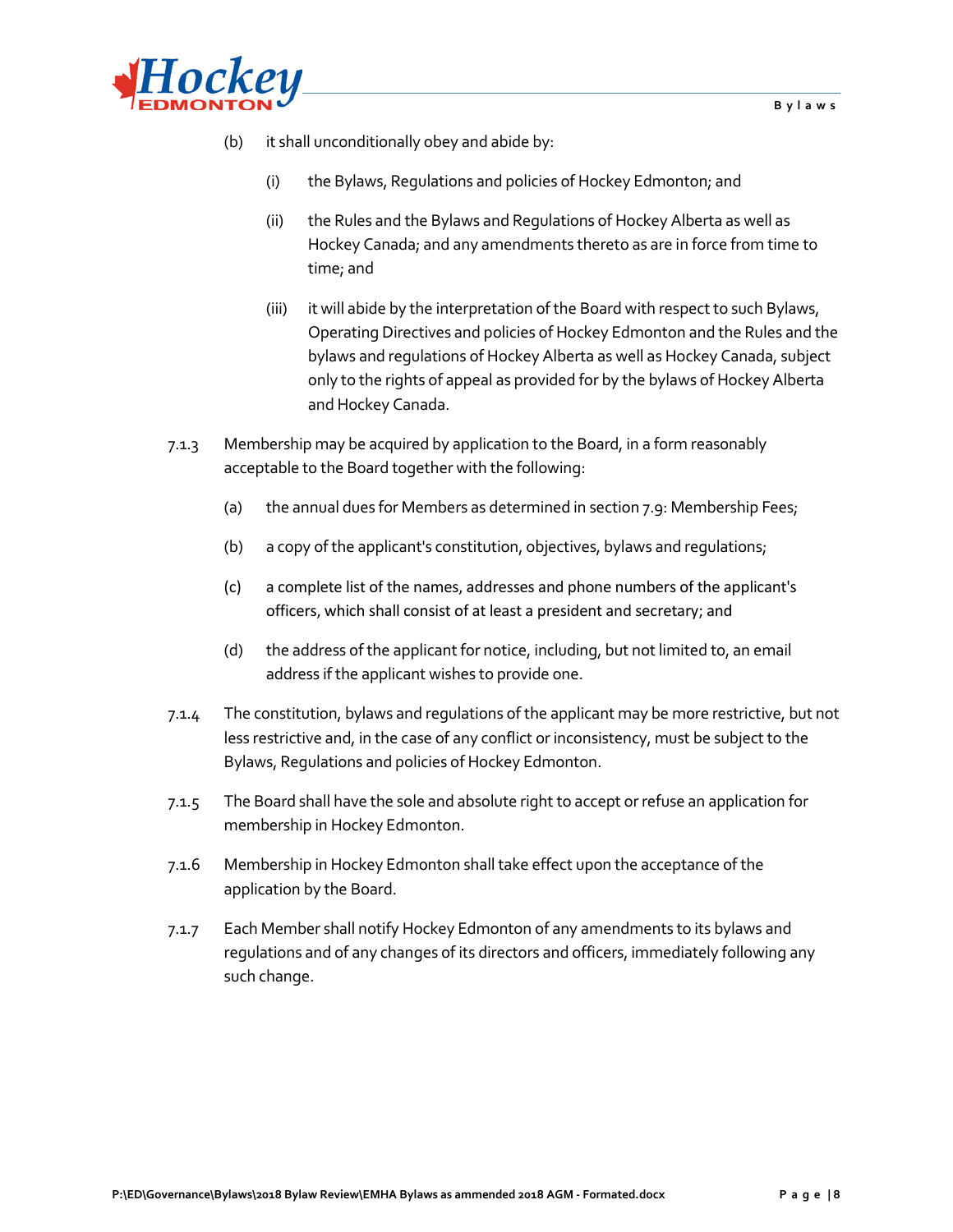

### <span id="page-9-0"></span>**7.2 Operating Areas**

- 7.2.1 Districts shall have the authority to create administrative units, referred to as Operating Areas (or Parishes when referring to Knights of Columbus) to better manage the delivery of hockey programs within their respective Districts.
- 7.2.2 Stewardship and oversight of Operating Areas, of all nature, has been delegated to the respective District.
- 7.2.3 Districts are to ensure that all registered participants within their District have reasonable and equitable access to all programs and categories of play.
- 7.2.4 Hockey Edmonton may provide services to Operating Areas directly in the same manner as they would for registered participants of a District with the understanding that organizational hierarchy and communication protocols are to be respected and that direct delivery is for efficiency not circumvention.

### <span id="page-9-1"></span>**7.3 Associate Memberships**

- 7.3.1 The Board shall have the sole and absolute right to accept or refuse an application for Associate Membership in Hockey Edmonton.
- 7.3.2 Associate Members shall not be voting members but shall be entitled to attend and take part in meetings of the Members.
- 7.3.3 An Associate Membership may be acquired by an organization applying in writing to the Board and such membership shall take effect upon the approval by the Board.
- 7.3.4 Associate Members shall be entitled to the usual services provided to other Members, including the right to send representatives to clinics and schools conducted by Hockey Edmonton.

### <span id="page-9-2"></span>**7.4 Life Memberships**

Life membership is the highest honour which may be bestowed by Hockey Edmonton. It is to be awarded to individuals only for very distinctive services those individuals have provided to Hockey Edmonton. Nominations for Life Membership must be forwarded to the Board in writing thirty (30) days prior to the 1st day of March in each year, with the endorsement of at least four (4) Members on the nominating papers for each proposed Life Member. Life Members shall act in an advisory capacity to the Board and shall not be eligible to vote on any issue.

The Board shall appoint Life Members as per Policy.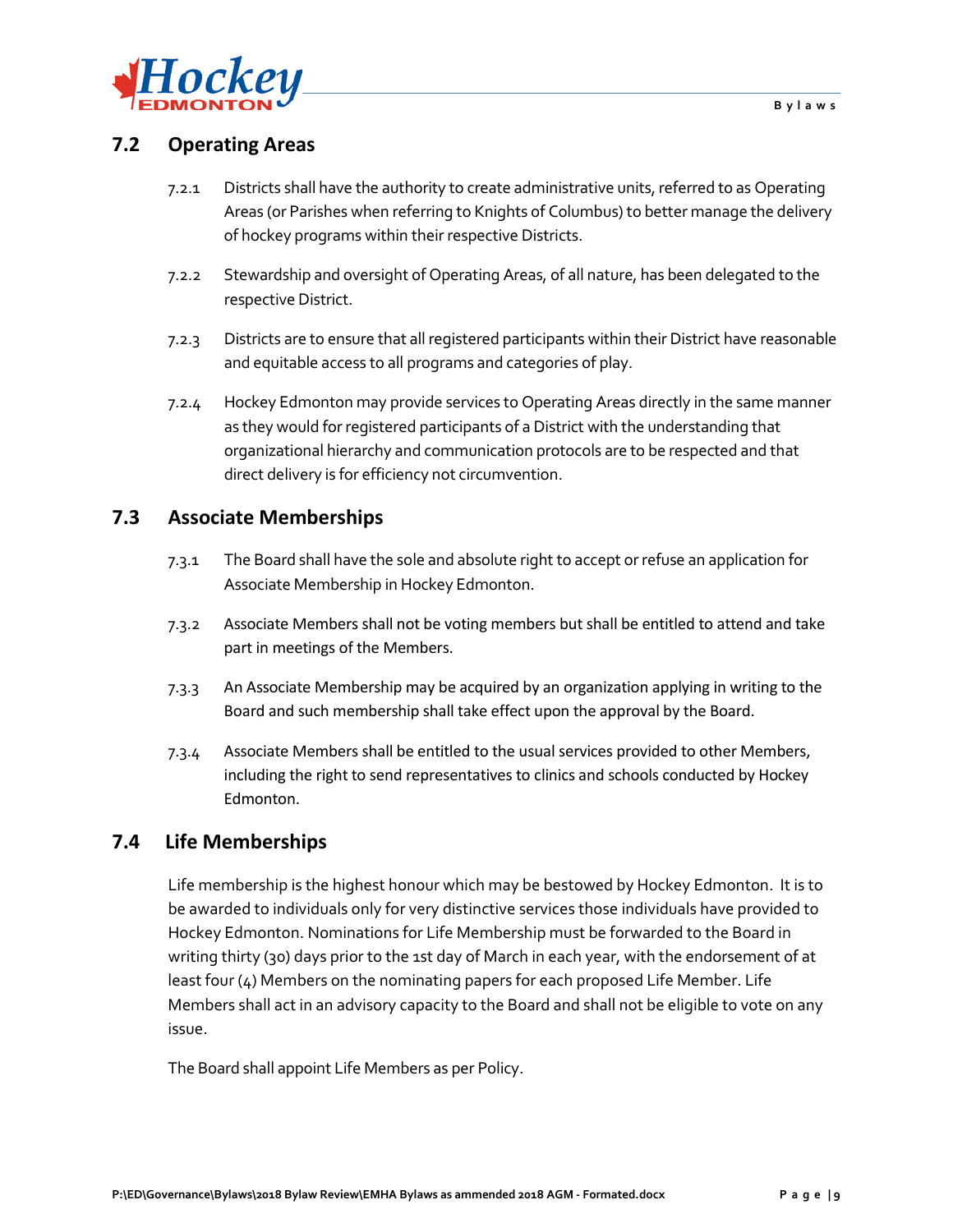

### <span id="page-10-0"></span>**7.5 Registered Participant**

Any person, including but not limited to the parents or legal guardians of any minor aged participant registered in Hockey Edmonton programming, teams, leagues, or similar entity registered with Hockey Edmonton or any of its Members, or any person, affiliated with or associated with, in any capacity whatsoever, any Club, District, Operating Area, team, league, or similar entity participating in games or activities of any kind sponsored or organized by Hockey Edmonton or any of its Members, shall not have membership status within Hockey Edmonton but, rather, shall be referred to throughout these By-Laws as a "Registered Participant".

### <span id="page-10-1"></span>**7.6 Voluntary Nature**

Participation in Hockey Edmonton programming is voluntary. Registration within programming offered by Hockey Edmonton or one of its Members entails acceptance by the Registered Participant, including the parents or legal guardians of any minor aged registrant of the final and binding authority of rules and decisions of the Board, adherence to and observance of the By-Laws, Regulations, Playing Rules and Policies of Hockey Edmonton and acceptance of and subscription to such insurance coverage and Registered Participant registration fees as may be approved and made mandatory from time to time by the Board.

### <span id="page-10-2"></span>**7.7 Ceasing to be Member**

### 7.7.1 Resignation or Withdrawal

Any Member, Associate Member or Life Member may resign or withdraw from membership in Hockey Edmonton by submitting its resignation in writing to the Board. Upon such resignation becoming effective, such member shall forfeit its rights and privileges in Hockey Edmonton but will remain liable for any financial obligations that are outstanding at the time of resignation.

- 7.7.2 Expulsion
	- (a) A Member may be expelled from membership in Hockey Edmonton by a resolution passed by two-thirds (2/3) of the Members at a Special Meeting called for that purpose. No Member, Associate Member or Life Member shall be expelled without being notified of the complaint against it or without having first been given an opportunity to be heard by the Members at the aforesaid meeting.
	- (b) The Board may, by a vote of two-thirds (2/3) of the Directors, expel any Member who has failed to pay any membership dues required by the Board to be paid in order to remain a member of Hockey Edmonton.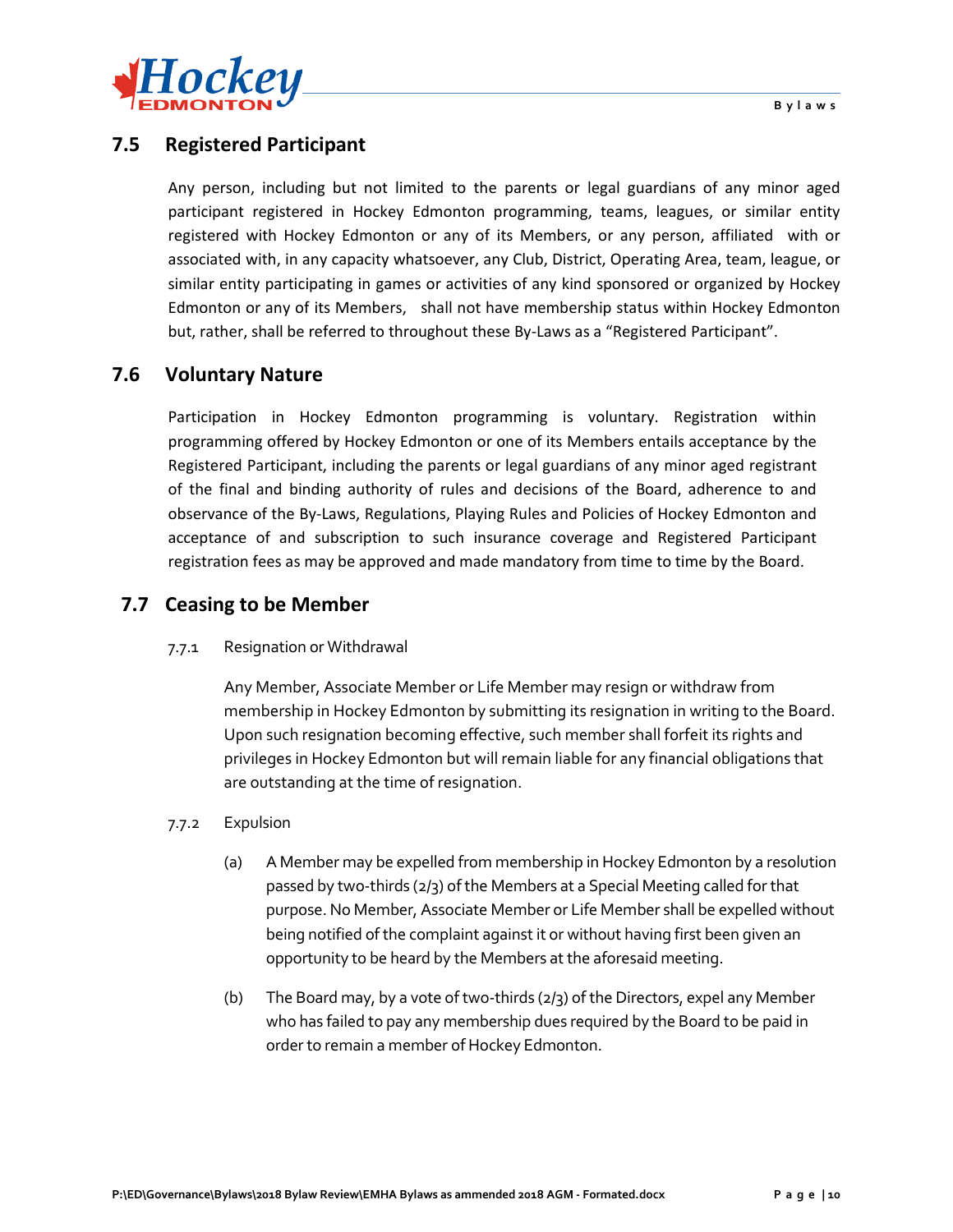

7.7.3 Loss of Membership

A Member shall cease to be a Member by resignation, withdrawal or expulsion.

# <span id="page-11-0"></span>**7.8 Hockey Alberta and Hockey Canada**

- 7.8.1 Hockey Edmonton shall operate as a member of Hockey Alberta and Hockey Canada. In accordance with the bylaw requirements of Hockey Alberta and Hockey Canada, the Association shall:
	- (a) conform and comply with the objectives and satisfy the requirements of same as required;
	- (b) unconditionally commit to obey and abide by Hockey Alberta's and Hockey Canada's Constitution, Bylaws and Regulations;
	- (c) recognize Hockey Alberta as the governing body in the Province of Alberta subject only to a right of appeal to Hockey Canada;
	- (d) work for the betterment of hockey by:
		- (i) the promotion and use of Hockey Alberta and Hockey Canada training programs, facilities and literature where considered practicable by the Association;
		- (ii) making recommendations for improvement in rules, training programs, and all aspects of development by way of presentations to the various Hockey Alberta councils and attendance by the Association Executive at Hockey Alberta annual meetings.

### <span id="page-11-1"></span>**7.9 Membership Fees**

Hockey Edmonton will establish the membership fees, dues and other charges to be paid by members and the time and terms for paying such fees, dues and other charges from time to time, including but not limited to, the costs of ice and deposits toward the costs for ice for any member.

### <span id="page-11-2"></span>**7.10 Liability for Fees**

A member will remain liable for payment of any dues, fees or amounts levied or which become payable by it to Hockey Edmonton prior to the effective date of their resignation, withdrawal, expulsion or suspension. Any member who resigns or is expelled from Hockey Edmonton will forfeit all right, claim and interest arising from or associated with membership. Unless specifically approved by the Directors, the member who has been expelled or suspended will not be entitled to a refund of any fees that have been paid up to that time. A member who resigns or withdraws from membership may be eligible to a partial refund of any dues, fees or amounts paid by the member. Any such refund will be at the discretion of the Directors and will take into account any costs incurred by Hockey Edmonton as a result of the resignation or withdrawal.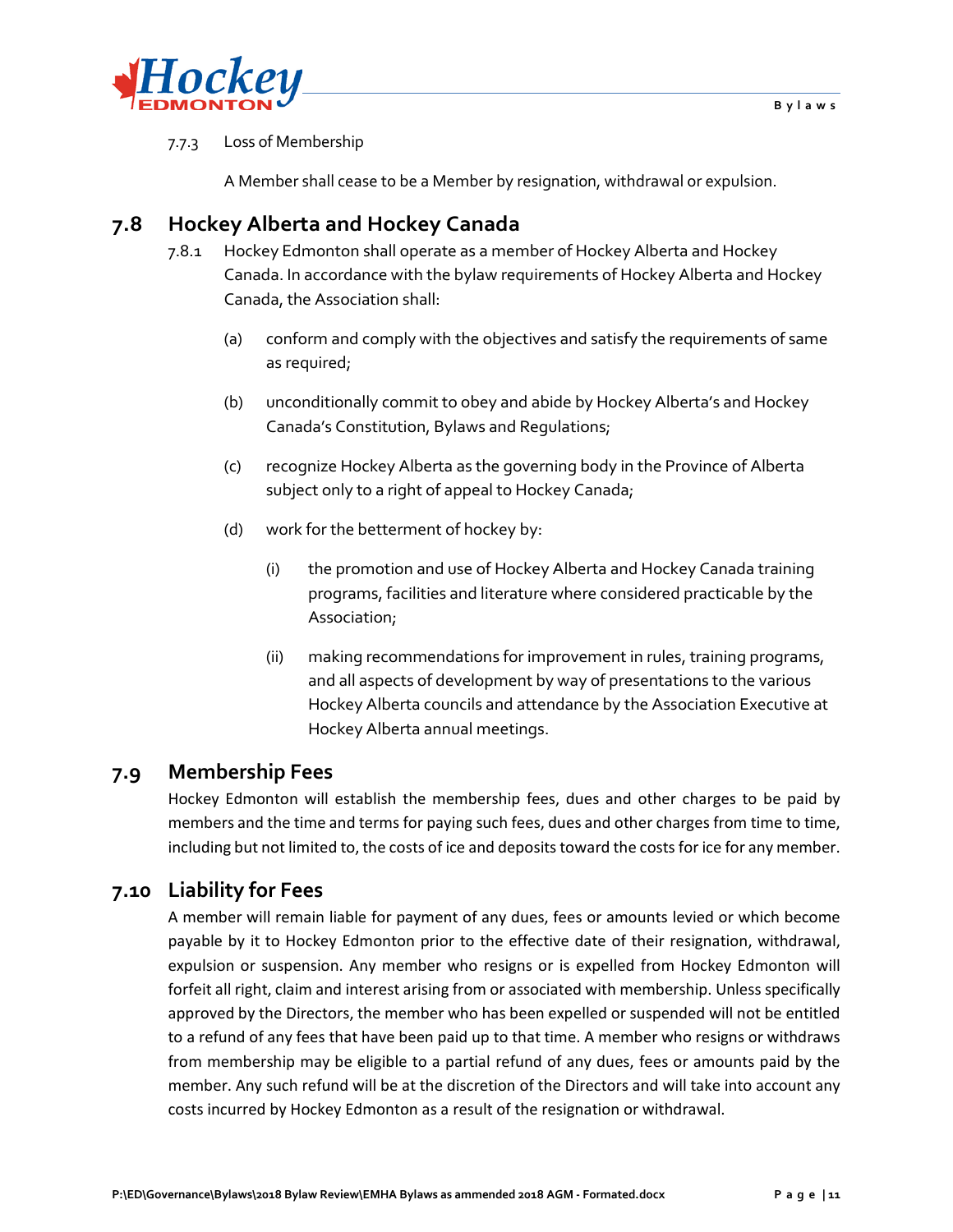

# <span id="page-12-0"></span>**8.0 BOARD OF DIRECTORS**

### <span id="page-12-1"></span>**8.1 Duties of the Board of Directors**

- 8.1.1 Directors must:
	- (a) Perform all duties and obligations required by these Bylaws, the Operating Directives, and applicable legislation;
	- (b) Ensure that the business and affairs of the Association are conducted in accordance with these Bylaws, Operating Directives, and any applicable legislation;
	- (c) Participate in developing and evaluating policies and programs of the Association including policies respecting the organization, administration and operation of the Association;
	- (d) Participate in Board meetings, committee meetings and meetings of other bodies to which they are appointed by the Board.
- 8.1.2 Each Member Organization shall appoint its accredited representative(s) under the signature of its president in the following manner:
	- (a) A representative shall be appointed by each district of Hockey Edmonton; one each from Northwest District, Northeast District, Southwest District, Southeast District, Knights of Columbus Hockey Association (BB program) and Edmonton Girls Hockey Association;
	- (b) A representative shall be appointed by each club of the "Elite" Council; one each from the Canadian Athletic Club, Maple Leaf Athletic Club, Knights of Columbus Hockey Association (Elite program) and South Side Athletic Club, respectively;
- 8.1.3 The Organizations shall not be entitled to appoint accredited representatives to the Board of Directors unless they advise Hockey Edmonton of the names and addresses of its officers who shall consist of at least a president and secretary.
- 8.1.4 In the event that the accredited representative to the Board of Directors is unable to attend any General Meeting, their alternate, who must be an executive member of that Organization, may attend the General Meeting in their place. To be an accredited representative of the member organization, the name of such alternate is required to be submitted in writing to the Hockey Edmonton Office the beginning of the year. The signature of the president or secretary of the Organization is required along with a completed Conflict of Interest Declaration.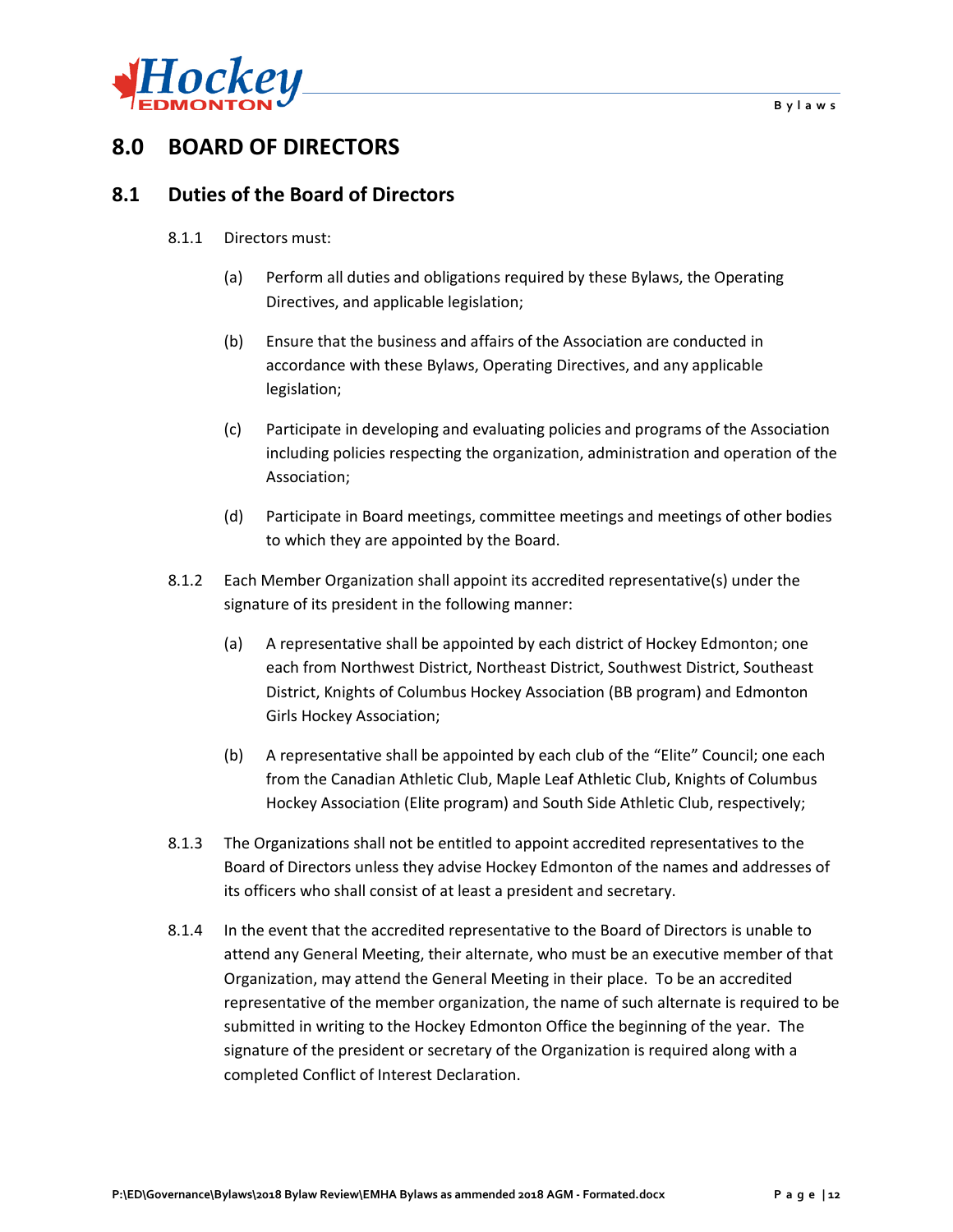

#### 8.1.5 Expulsion from Membership:

- (a) A Director or Member who does not conduct themselves in accordance with the Rules and Regulations or be detrimental to the wellbeing of Hockey Canada, Alberta or Edmonton may be expelled from membership from Hockey Edmonton. An expulsion resolution must be passed by three quarters (75%) of the Board in a meeting called for that purpose. Thirty days prior notice in writing of the intention to place such Special Resolution before the Association must be given and no Director or Member shall be expelled without having first been given an opportunity to be heard by the Members at the aforesaid meeting.
- (b) The Board may, by a vote of three quarters of the Directors, expel or suspend any Member who has failed to pay to the EMHA membership dues.
- 8.1.6 Honorary life membership may be conferred upon any individuals at any meeting of the Association by the majority of eligible voting Members in attendance.
- 8.1.7 Each Organization shall pay such membership dues to the Association as are fixed from time to time by the Board of Directors and approved at an Association meeting.

### <span id="page-13-0"></span>**9.0 Conflict of Interest**

- 9.1.1 A director is in a conflict of interest when there is the potential to favour personal interests, or those of other people, over the interests of the organization.
- 9.1.2 Since directors are representatives of Hockey Edmonton, they must always act in the organization's best interests and put aside the interests of members, donors or other people or organizations when making decisions. They must also put aside the interests of their family, friends, creditors, a political party they are associated with, etc.
- 9.1.3 Conflicts of interest can sometimes be subtle. Directors must therefore react as soon as a situation raises doubts. In other words, when there is the "appearance" of conflict of interest.
- 9.1.4 The law asks that directors take reasonable steps to avoid finding yourself in a conflict of interest.
- 9.1.5 Directors are required to fill out a Hockey Edmonton "Conflict of Interest Statement." Directors should disclose all of their conflicts of interest that they know about.
- 9.16 For conflicts of interest after that time, they should disclose them no later than the first board of directors meeting following the moment where they realized they had a conflict of interest.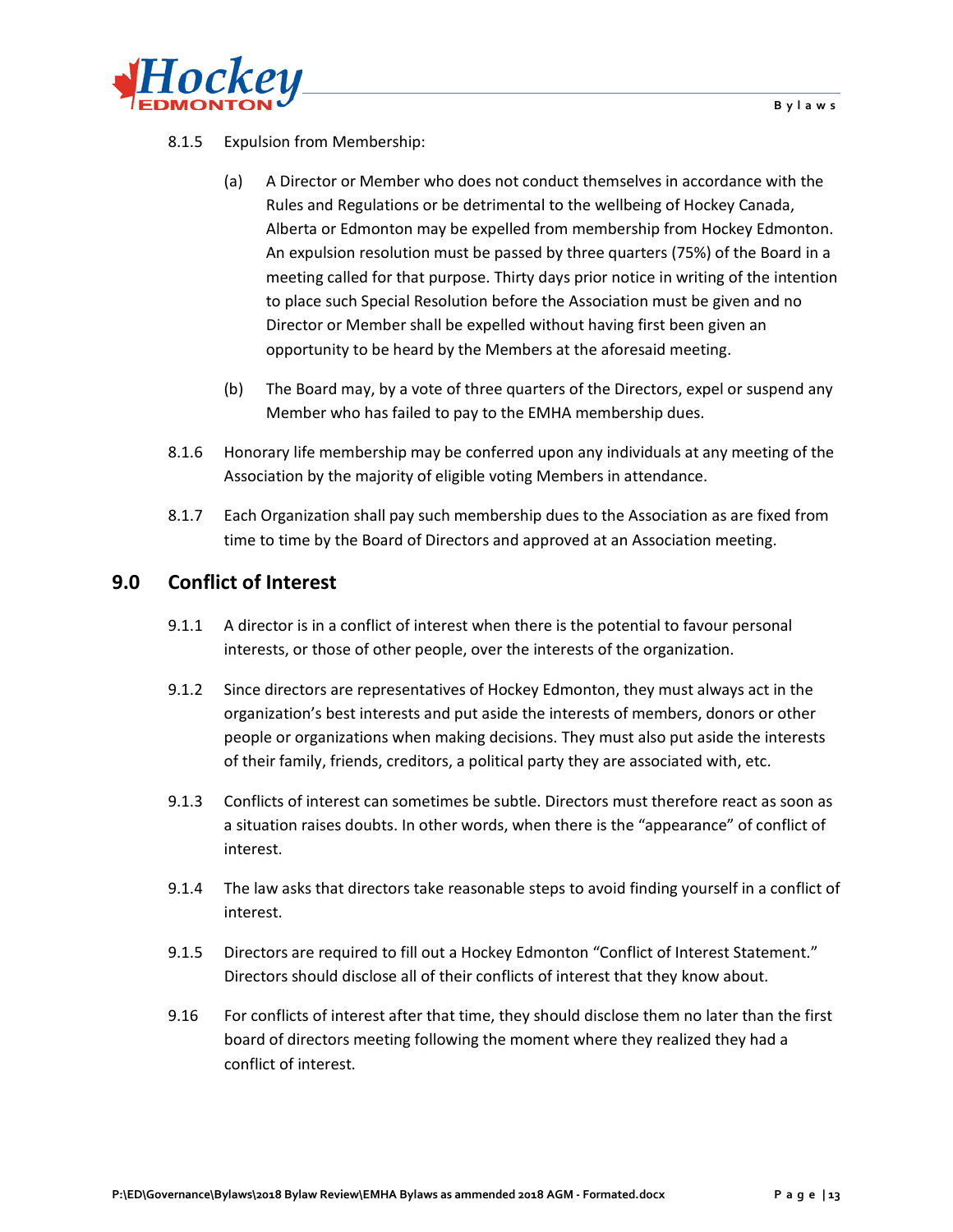

# <span id="page-14-0"></span>**10.0 MEETINGS**

### <span id="page-14-1"></span>**10.1 Meeting Guidelines**

- 10.1.1 The Annual General Meeting of the Association shall be held in the month of May no later than the fourth Wednesday. Notice of the Annual General meeting shall be deemed to be effectively given to the Members through the placement of a Notice of the Annual General Meeting by the Association on the Association website for a period of Twenty-One (21) days before the meeting date of the Annual General Meeting. Notice of the Annual General Meeting shall set out the time, place, date and agenda for such Annual General Meeting.
- 10.1.2 A Semi-Annual Meeting of the Association shall be held no later than December 30<sup>th</sup> of each year for the express of receiving the Audited Financial Statements and other matters that properly come before the meeting.
- 10.1.3 Special meetings must be called within 14 days by the President upon receipt, by the Hockey Edmonton office, of a written request signed by at least three members of the Board of Directors. Notice of Special meetings shall be deemed to be effectively given to the Members through the placement of a Notice of the Special Meeting of the Association on the Association website for a period of Fourteen (14) days prior to the meeting date of the Special Meeting. Notice of the Special Meeting shall set out the time, place, date and agenda for such Special Meeting.
- 10.1.4 A Quorum for:
	- (a) an Association meeting shall be **10 members**, except as provided below;
	- (b) an Association Executive Committee meeting shall be **4 members**.
	- (c) If a quorum is present at the opening of the meeting, the meeting may proceed even if a quorum is not present throughout the meeting. (Canadian Non-Profit Act 164-3).
- 10.1.5 All Association General meetings shall be open to the public, but only members of the Board of Directors and Executive Committee shall be entitled to vote and take part in debates or address the meeting, except as otherwise provided in these Bylaws and Rules. Any other individual requires the permission of the Chairperson before they may address any Association meeting.
- 10.1.6 From mid-August through the end of May a minimum of four (4) General Meetings shall be convened.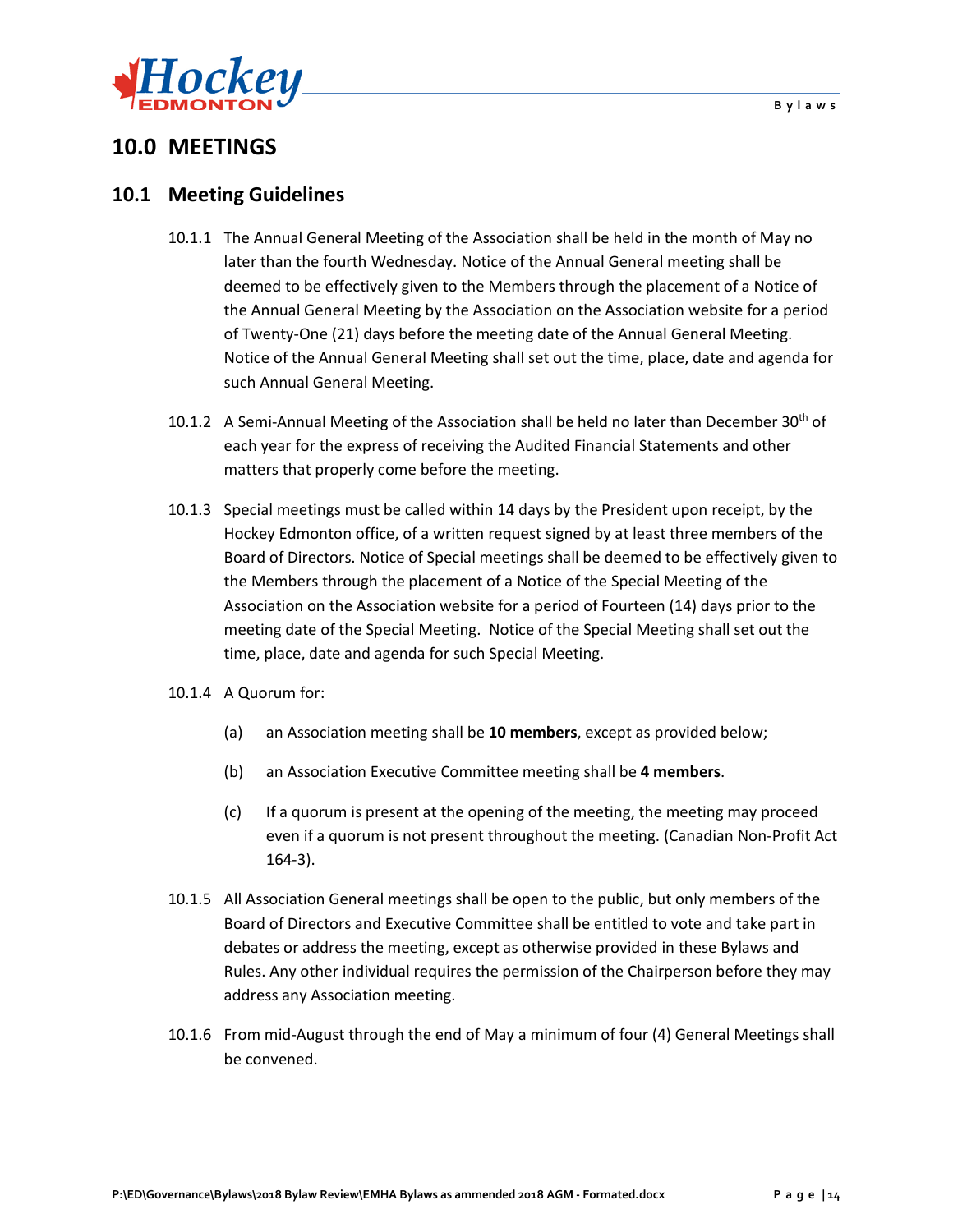

- 10.1.7 If a Quorum is not present, the meeting will be adjourned to the next Wednesday at which time those present and entitled to vote shall constitute a quorum. Notice of the re-scheduled meeting shall be given to all Directors. Notice of the date of General meetings shall be by previous meeting minutes within 14 days and by listing of the dates to be circulated at the beginning of each season.
- 10.1.8 The President will, when present, act as chairman at all meetings of the Executive and Board. In the absence of the President, a Vice-President will act as chairman in the place and stead of the President and, in the absence of both the President and the Vice-Presidents, a chairman will be selected by a majority of those Directors present.

### <span id="page-15-0"></span>**10.2 Voting at Association Meetings**

- 10.2.1 The Board of Directors, if personally present at a General Meeting, shall be entitled to vote.
- 10.2.2 No more than one vote shall be exercised by any one person at any Association meeting.
- 10.2.3 Except as stated below, voting at General Meetings may be by show of hands, by a standing vote, or by secret ballot, but only those persons present and entitled to vote, shall be recognized. Any two persons present and entitled to vote may demand a vote by secret ballot.
- 10.2.4 All voting at elections, where a position is contested, shall be by secret ballot.
- 10.2.5 If a ballot is required, the President must direct the manner and timing in which the ballot is to be taken.
- 10.2.6 Following a show of hands or count of a secret ballot a declaration by the President that a resolution has been:
	- (a) Carried,
	- (b) Carried unanimously,
	- (c) Carried by a particular majority, or
	- (d) Lost.
- 10.2.7 And an entry to that effect in the minutes of the Annual or General meeting, or a certificate of the President to that effect is conclusive evidence of that fact, without proof of the number or proportion of the votes cast in favour or against the resolution.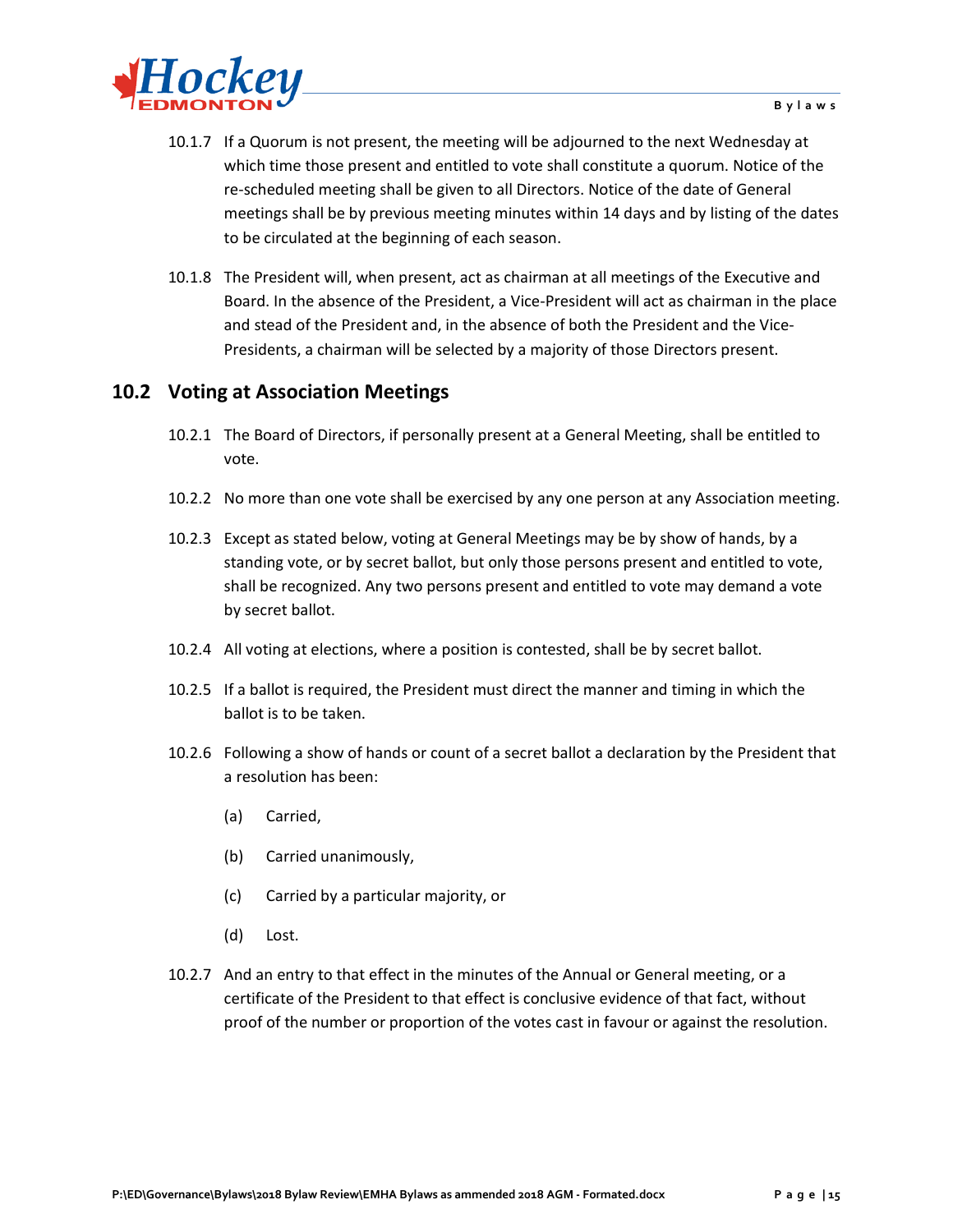

### <span id="page-16-0"></span>**10.3 Meeting Procedures**

- 10.3.1 The rules contained in "Robert's Rules of Order, Revised" shall govern all meetings in all cases where they are applicable, however, the Bylaws of the Hockey Edmonton will supersede where applicable.
- 10.3.2 The order of business at every General Meeting, including the Annual General Meeting, shall, unless it is varied by the unanimous consent of those persons present and entitled to vote at the meeting, be as follows:
	- (a) Reading and adoption of the minutes of the last meeting;
	- (b) Delegations authorized by the Board of Directors;
	- (c) Addition to the Agenda;
	- (d) Business arising out of the minutes;
	- (e) Correspondence;
	- (f) Reports of Executive Officers, Committee Chairpersons, and League Directors;
	- (g) Unfinished business;
	- (h) New business, including declaration of accredited representatives, elections and ratifications of appointments.

# <span id="page-16-1"></span>**11.0 AMENDMENTS TO BYLAWS & OPERATING DIRECTIVES**

- 11.1 These bylaws may be rescinded, altered or added to by Special Resolutions of the Association, with notice of such resolution to be given at least twenty-one days prior to the Annual General Meeting or Special Meeting at which it is intended to present the Special Resolution. A vote of three quarters (75%) of the members attending is required to pass such Special Resolution.
- 11.2 The Operating Directives of the Association may be rescinded, altered or amended by a 60% majority vote of the Board, which shall be binding on all Members.
	- 11.2.1 Any changes to the Operating Directives must be:
		- (a) Must be presented to the Executive Committee for analysis prior to presentation to the Board of Directors for adoption;
		- (b) Circulated to the Board no less than ten (10) days prior to the meeting;
		- (c) Reported to the members in a timely fashion.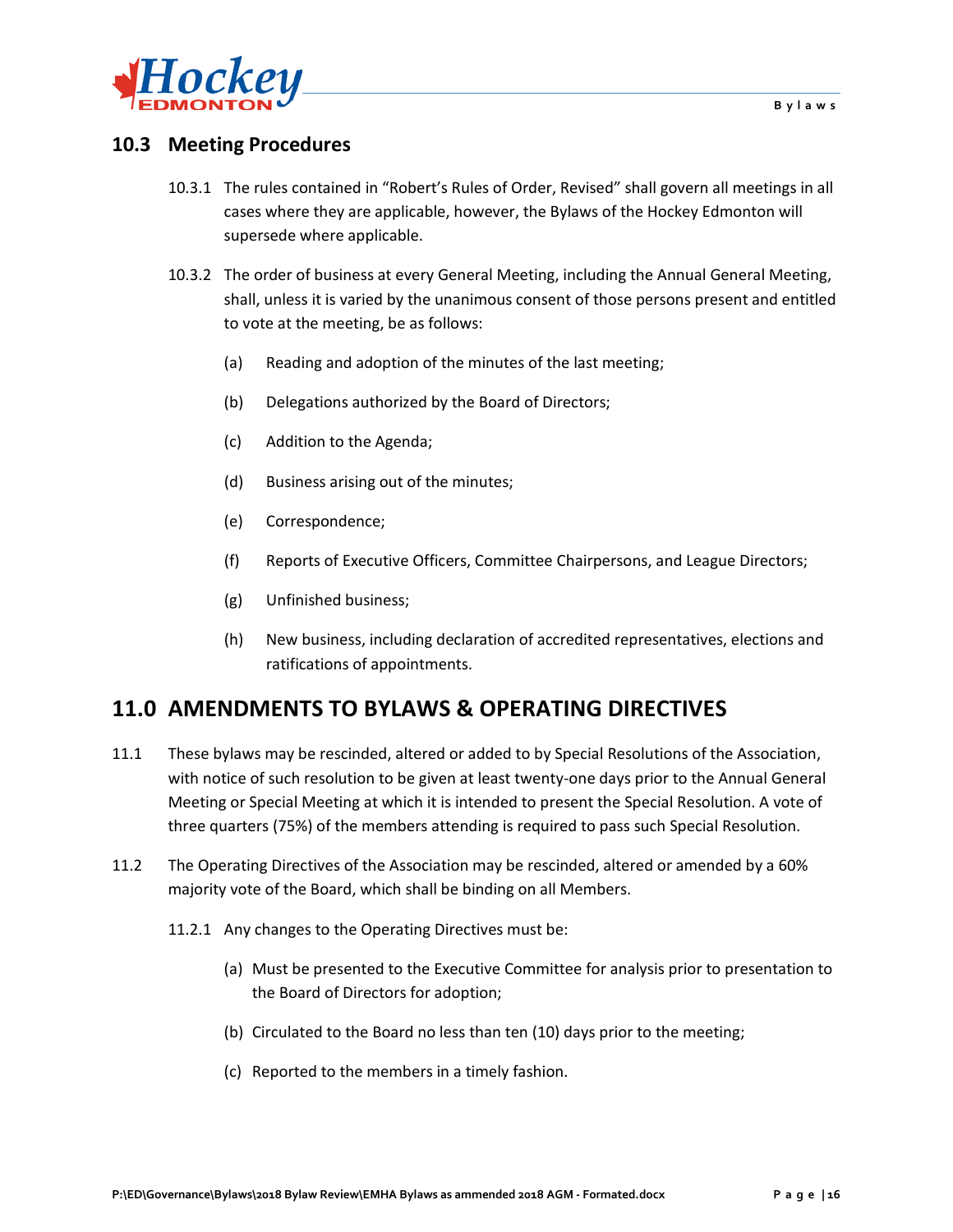

11.2.2 In the case of a conflict between the Bylaws and the Operating Directives the provisions of the Bylaws Prevail.

# <span id="page-17-0"></span>**12.0 INDEMNITY**

- 12.1 The Association must indemnify any of the following in respect of any legal action taken against any of the following for anything done or omitted to be done in the course of their duties while acting in good faith under these Bylaws:
	- 12.1.1 Members of the Board,
	- 12.1.2 Employees of the Association,
	- 12.1.3 Agents of the Association,
	- 12.1.4 Members of standing committees appointed under these Bylaws, and
	- 12.1.5 Any person who acts on the instructions of any individual or committee referred to in sub clause (12.1.1) through (12.1.3).

### <span id="page-17-1"></span>**13.0 ADMINISTRATION**

- 13.1 The fiscal year-end of the Association shall be on the 30th day of June of each year.
- 13.2 The seal of the Association shall be kept at such places as is determined by the Board of Directors and the Seal shall only be used at such times and under such circumstances as directed by the Executive Committee.
- 13.3 The preparation and custody of all meeting minutes, proceedings of meetings, agendas and such records and books deemed necessary to the operation Hockey Edmonton will be the responsibility of the Hockey Edmonton Executive Director.

# <span id="page-17-2"></span>**14.0 BUDGET**

- 14.1 Before the start of each fiscal year, a proposed budget must be developed for that fiscal year and presented to the Board for approval.
- 14.2 The budget must be prepared and presented to the Executive Committee on or before the April meeting in order for it to be presented at the May Board Meeting in its original or amended form.
- 14.3 The following individuals should be included in the budget procedure:

14.3.1 President,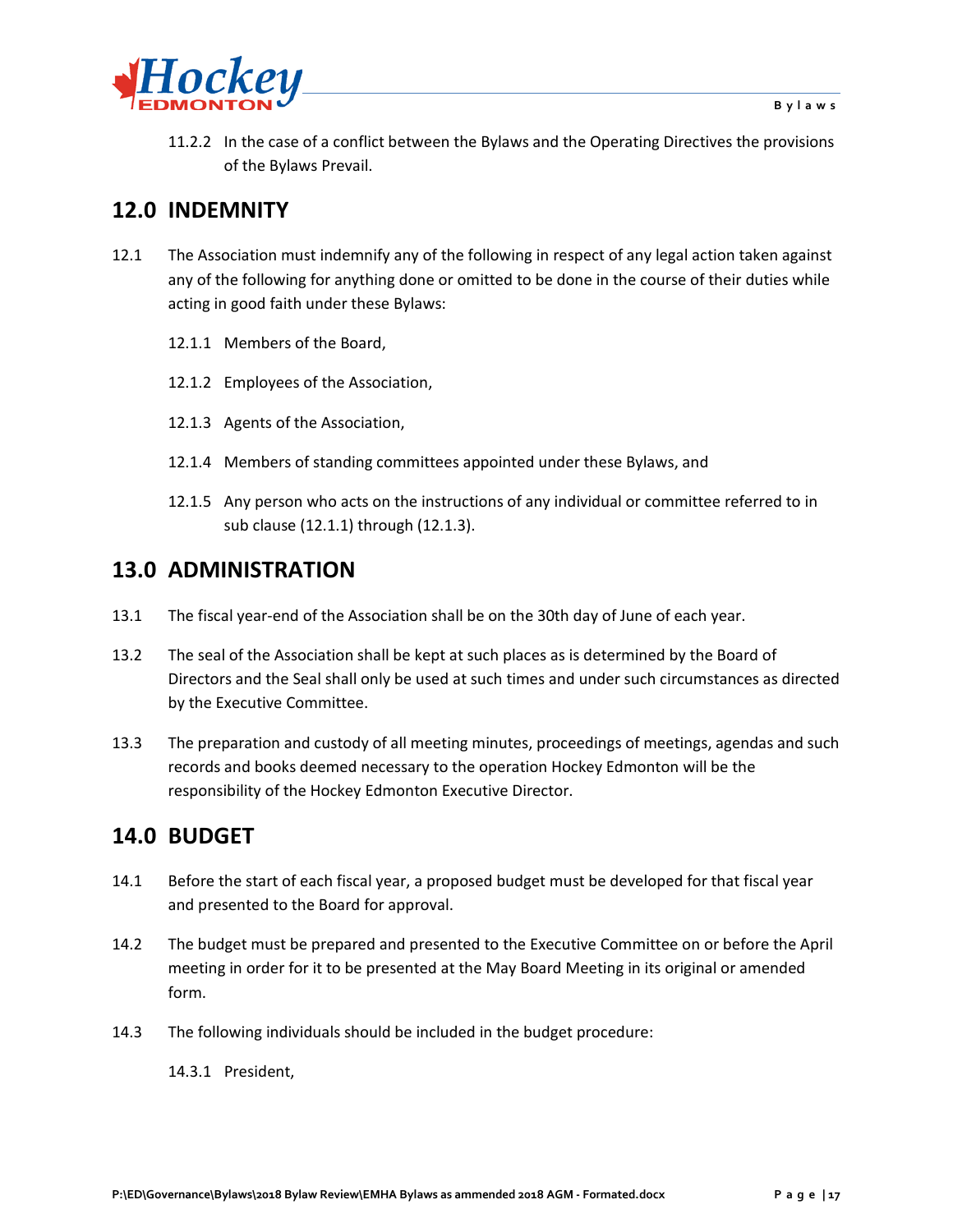



#### 14.3.2 Vice Presidents,

14.3.3 Treasurer,

14.3.4 Chair of Ice Management Committee, and

14.3.5 Executive Director.

# <span id="page-18-0"></span>**15.0 INSPECTION OF BOOKS & RECORDS**

- 15.1 The Board of Directors shall cause such books and records to be kept by the Association as may, from time to time, be determined by the Board of Directors and as may be required by the provisions of the Societies and Non-Profit Act.
- 15.2 The books and records of the Association will be open to inspection by any Executive member at all reasonable times, and open to inspection by any accredited representative of a Member Organization upon two days' notice in writing to the Hockey Edmonton office.

# <span id="page-18-1"></span>**16.0 BOOKS OF ACCOUNT & AUDIT**

- 16.1 The Board of Directors shall cause proper books of account to be kept by the Association, so as to keep and maintain a true and accurate record of all financial transactions, liabilities and assets of the Association and will, at all times, comply with the provisions of The Societies and Non-Profit Act in this regard.
- 16.2 The records and books of account of the Association shall be audited annually by a qualified accountant who shall not be an officer of the Association. The Executive Committee will set a date by which the annual audit shall be completed, and the findings submitted to the Hockey Edmonton Board and its members.

### <span id="page-18-2"></span>**17.0 BANKING**

- 17.1 The Executive Committee may open one or more bank accounts for the Association, designate signing officers in accordance with the provisions of these Bylaws, generally execute all documents and do all things incidental to, or in connection with, the transaction of the Association's business with its chartered bank, trust company, credit union, or treasury branch.
- 17.2 For the purpose of carrying out its objectives the Association may draw, make, accept, endorse, discount, execute and issue cheques, Promissory Notes and Bills of Exchange, but only to the extent from time to time authorized by resolution of the Board of Directors.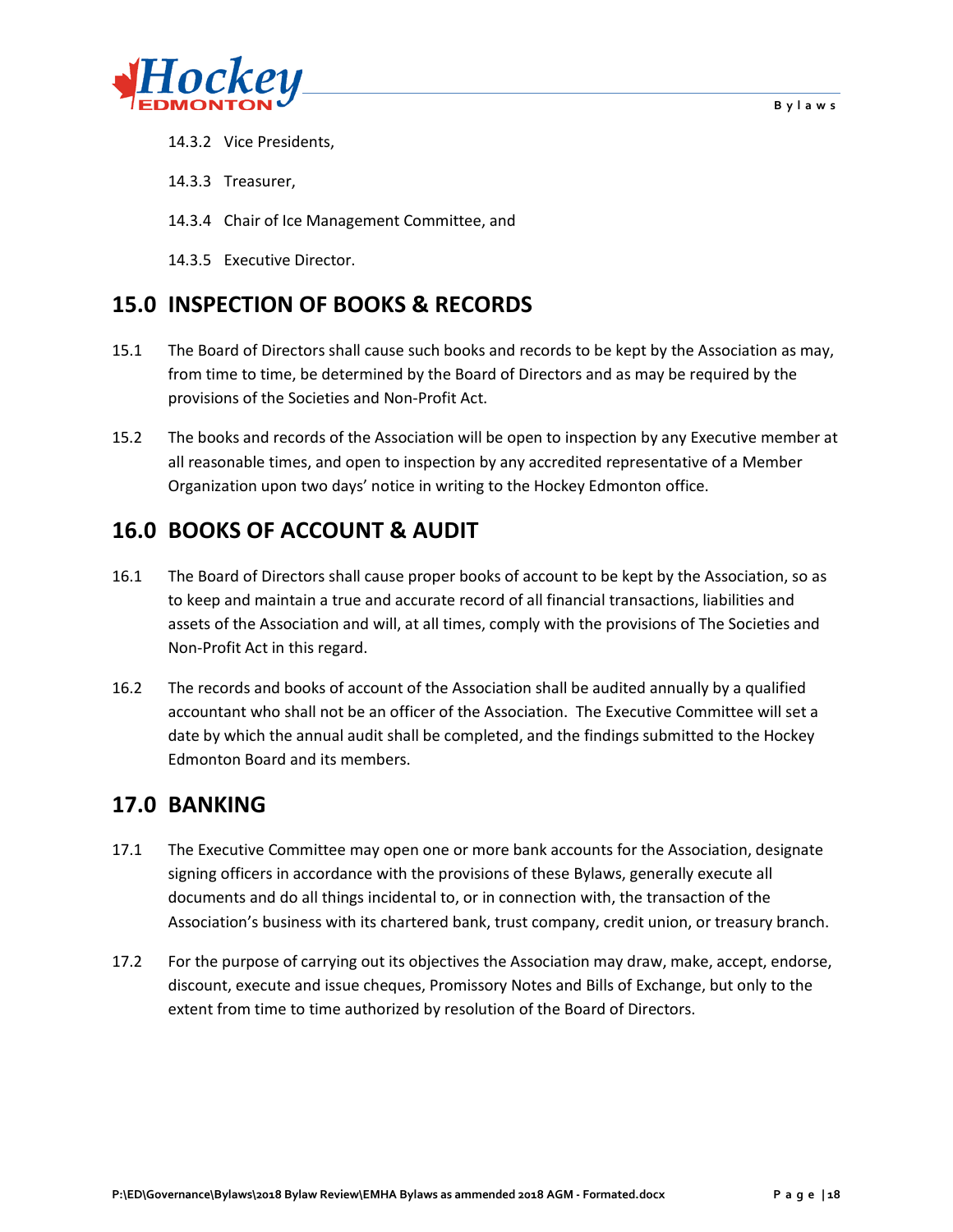

# <span id="page-19-0"></span>**18.0 BORROWING POWERS**

18.1 For the purpose of carrying out its objectives, the Association, with the approval of a Special Resolution, may borrow or raise or secure the payment of money in such manner as it thinks fit, and in particular by the issue of debentures.

# <span id="page-19-1"></span>**19.0 SIGNING AUTHORITY**

- 19.1 All bills, notes, cheques, debentures and other papers and documents which pertain to the finances of the Association will be signed by two people with signing authority.
- 19.2 For the purposes of this section, the following people have signing authority:
	- 19.2.1 President,
	- 19.2.2 First Vice President
	- 19.2.3 Treasurer, and
	- 19.2.4 Executive Director.
- 19.3 All contracts and documents requiring execution by the Association shall be signed by any two signatures and the seal of the Association affixed thereto.

# <span id="page-19-2"></span>**20.0 SPENDING**

- 20.1 No officer or committee chair shall spend in excess of two thousand (\$2,000) dollars or incur any indebtedness on behalf of Hockey Edmonton without the express prior authority from the Executive Committee. Money spent must be in the approved budget of Hockey Edmonton.
- 20.2 President has the authority to approve spending of up to ten thousand dollars (\$10,000) dollars on behalf of Hockey Edmonton and must be reported to the Executive Committee at the next meeting. The President cannot incur indebtedness on behalf of Hockey Edmonton without the express prior authority from the Executive Committee and the Board of Directors.
- 20.3 Executive Director has the authority to spend within the limits of the approved budget and in emergencies up to ten thousand dollars (\$10,000) dollars on behalf of Hockey Edmonton and must be reported to the Executive Committee at the next meeting. The Executive Director cannot incur indebtedness on behalf of Hockey Edmonton without the express prior authority from the Executive Committee and the Board of Directors.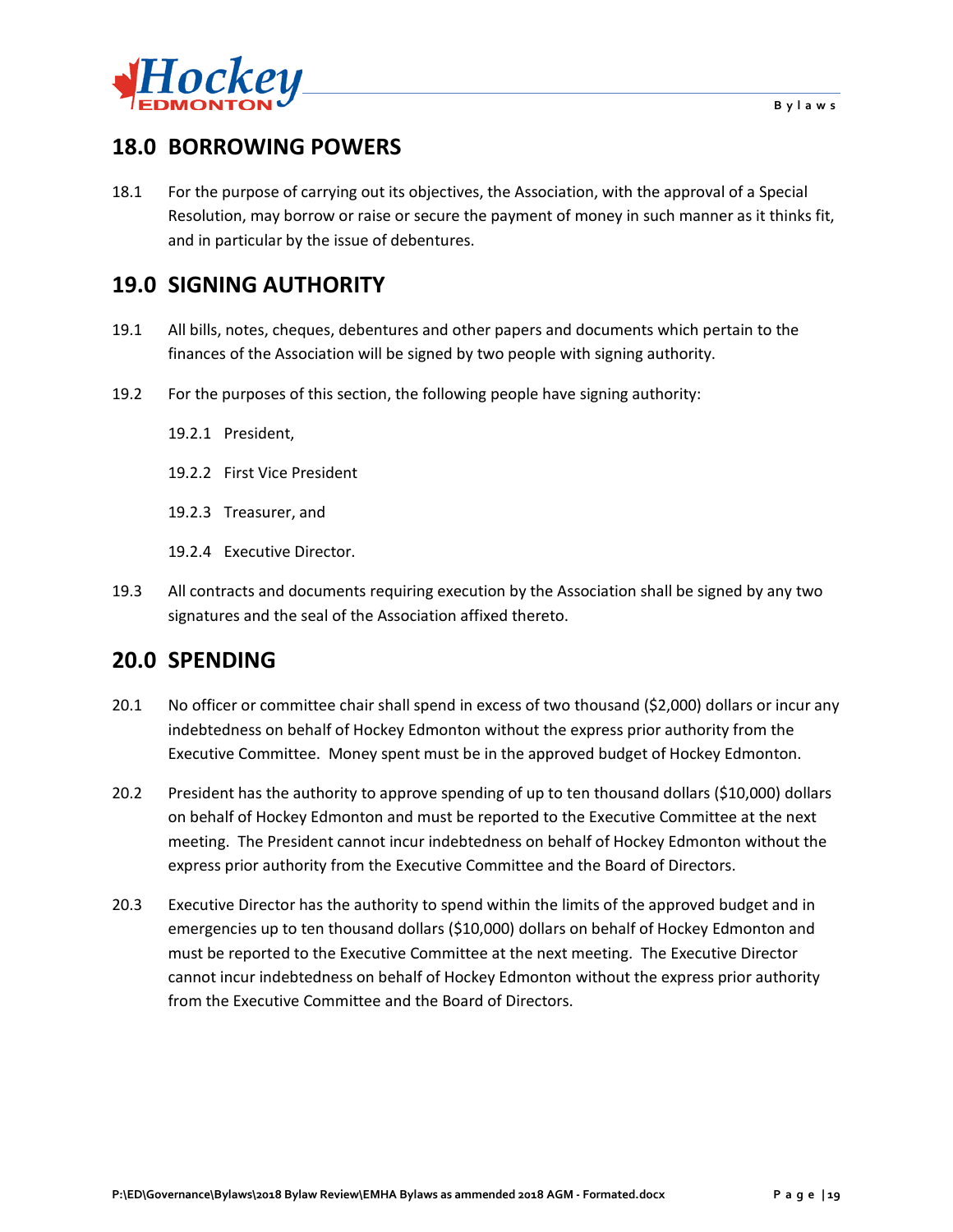

# <span id="page-20-0"></span>**21.0 EXECUTIVE COMMITTEE**

### <span id="page-20-1"></span>**21.1 Powers**

The Executive Committee shall serve as the administrative body of the Association.

For the purpose of carrying out the objects of Hockey Edmonton, in the absence of the Board, the Executive shall manage the business and affairs of Hockey Edmonton and shall exercise all of the powers and do all such acts and things as may be exercised or done by Hockey Edmonton and are not by these Bylaws expressly directed or required to be done at a meeting of the Members or otherwise.

The powers and duties of the Executive includes, without limiting the generality of the foregoing, the power to borrow, raise or secure the repayment of money in such manner and upon such terms and conditions as the Board deems fit and, in particular, by the issue of bonds, debentures, security agreements, mortgage, charge or other security on the whole or any part of the present and future property (both real and personal) of Hockey Edmonton, subject to the approval of the Members by way of Special Resolution.

The Executive Committee shall be responsible to bring forward to the board policy and procedures for the Association and set fees, make payments and disburse revenues, as required.

The Executive Committee may create standing committees to perform specific tasks, as necessary.

### <span id="page-20-2"></span>**21.2 Executive Committee Positions**

The Executive Committee of the Board of Directors will consist of the following positions. Each carry one vote on all issues that are brought before the Board of Directors:

- 21.2.1 **President** elected each odd numbered year to serve a two (2) year term. The President may not serve more than two (2) terms consecutively in this position.
- 21.2.2 **First Vice President** elected each odd numbered year to serve a two (2) year term. The First Vice President may not serve more than two (2) terms consecutively in this position. The incumbent would typically be assigned the developmental portfolio and, additionally, be expected to be candidate for position of President as vacancies occur.
- 21.2.3 **Second Vice President** elected each even numbered year to serve a two (2) year term. The Second Vice President may not serve more than two (2) terms consecutively in this position. The incumbent would typically be expected to be candidate for position of First Vice President as vacancies occur.
- 21.2.4 **Director of Community Hockey** the person responsible for all EFHL Hockey as elected in even numbered years to a two (2) year term at the Hockey Edmonton AGM and who may not serve more than two (2) terms consecutively in this position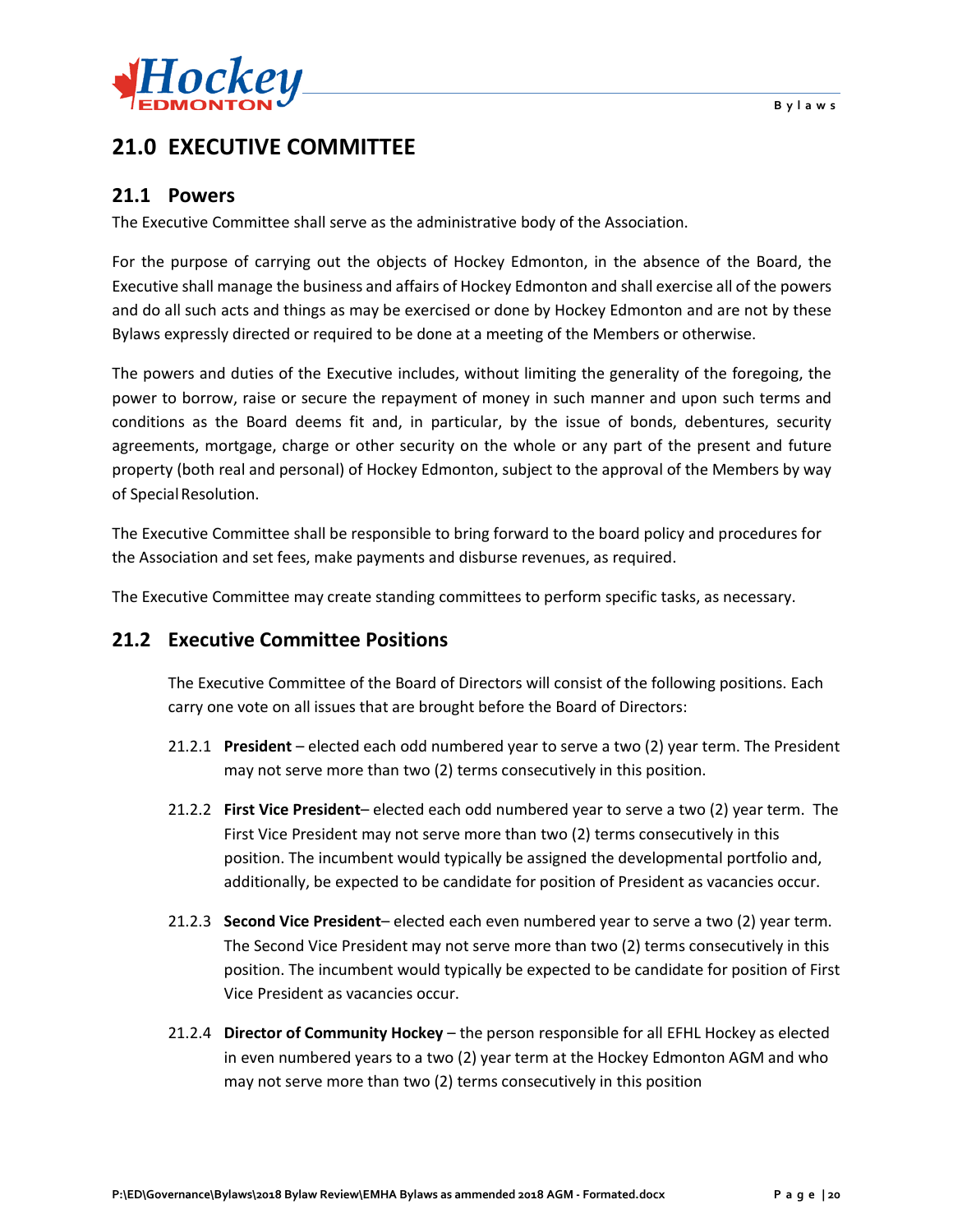

- 21.2.5 **Director of Elite Hockey** the person responsible for all Elite Hockey as elected at the Hockey Edmonton AGM in odd numbered years a two (2) year term and who may not serve more than two (2) terms consecutively in this position
- 21.2.6 **Treasurer** serves a 2-year term elected on odd numbered years to a two (2) year term and may not serve more than two (2) terms consecutively in this position.
- 21.2.7 **Directors at Large** –two (2) who each serve 2-year terms 1 elected odd numbered years and 1 elected even numbers. Nominees will be individuals from the community or hockey community who bring specific subject matter expertise to the board such as legal, financial, or community connections.
- 21.2.8 **Past President**  (previous president) contingent on it being the Presidents first term of office. The formerly elected President who will assist, in a non-voting capacity, the Board of Directors in the management of the Association for the first year of the newly elected President's term of office. Fills the president's term should they be unable to continue; until such time that the board is able to vote a new president in.

### <span id="page-21-0"></span>**21.3 Voting for Executive Committee Positions**

- 21.3.1 An Executive Committee member may vote in the election of their own or any other elected Executive Committee position. Accredited representative from each Member Organization may vote in the election of the Executive Committee as per the number of votes according to the voting structure.
- 21.3.2 A nominating committee shall be struck, conduct interviews with all candidates and provide a recommended slate of candidates. They will also conduct interviews and provide recommendations on all mid-term appointments.

# <span id="page-21-1"></span>**22.0 ELECTION OF OFFICERS & APPOINTMENT OF STANDING COMMITTEE CHAIRPERSONS & LEAGUE DIRECTORS**

- 22.1 Any member in good standing of a Member Organization in good standing shall be eligible for election or appointment as an Officer, as a Chairperson of any Standing Committee, or as a League Governor of the Association provided, however, that members of the Executive Committee shall not be a president or director of a Member Organization at the same time.
- 22.2 With support of a simple majority of the Board of Directors a member of the Executive Committee may participate as a Coach, Manager or Trainer of any Community team within Hockey Edmonton during their term of office.
- 22.3 Nominations for any individuals wishing to run for any position on Hockey Edmonton Executive Committee must be presented to the Nominating Committee thirty (30) days prior to the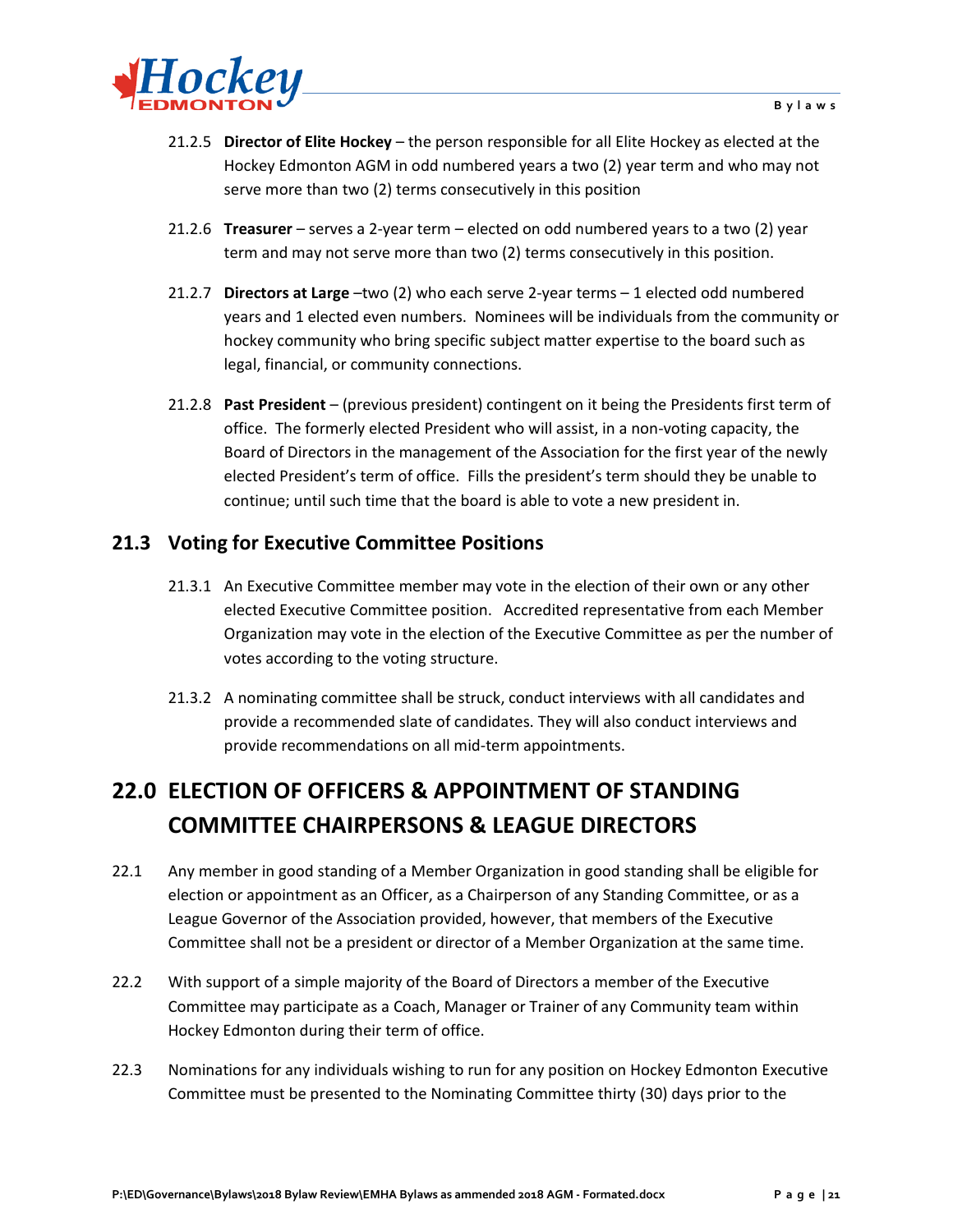

election date with a clear statement of the position that the Nominee is seeking. There will be no nominations accepted from the floor.

- 22.4 To be eligible for nomination for the position of:
	- 22.4.1 President, the candidate must have served at least one year as a member of the current Executive Committee,
	- 22.4.2 Vice President, the candidate must have previously served at least one year as a member of the Board or Executive Committee.
- 22.5 In the event of a vacancy occurring in any position of any Standing Committee, or Executive Committee as a result of resignation, death, removal, or otherwise, the Board of Directors shall be entitled to fill the vacancy by appointment for the remainder of the term: however this appointment is subject to confirmation by the next Annual General Meeting of the Association. The only exception to this is the position of Past President.
- 22.6 Removal or replacement
	- 22.6.1 Any Officer, Director, Standing Committee Chairperson, or League Governor may be removed from office by a Special Resolution passed at a General Meeting or Annual General Meeting, at which time a replacement for the person removed shall be appointed to serve for the remainder of the term.
	- 22.6.2 If any Officer or, Director, misses three consecutive meetings, without just cause, which shall be determined by the Board, they may, on motion, be dismissed and replaced by another Member.
- 22.7 At their Annual General Meeting, each Member Organization shall appoint their accredited representative who shall become a member of the Hockey Edmonton Board of Directors. Hockey Edmonton will be informed of the representative and a single alternate from their Executive Committee in writing along with a completed conflict of interest forms.
- 22.8 Resignations
	- 22.8.1 Any elected Executive Member, appointed Executive member, or Committee chair may resign at any time by informing the President in writing.
	- 22.8.2 Upon the resignation, death, or removal of any accredited representative of a Member Organization from the Board of Directors, the Member Organization shall forthwith appoint a representative to fill the resulting vacancy for the balance of term. If the Member Organization does not do so within thirty days of the vacancy, the Board of Directors shall appoint a member of that Member Organization to the Board of Directors for the balance of that term.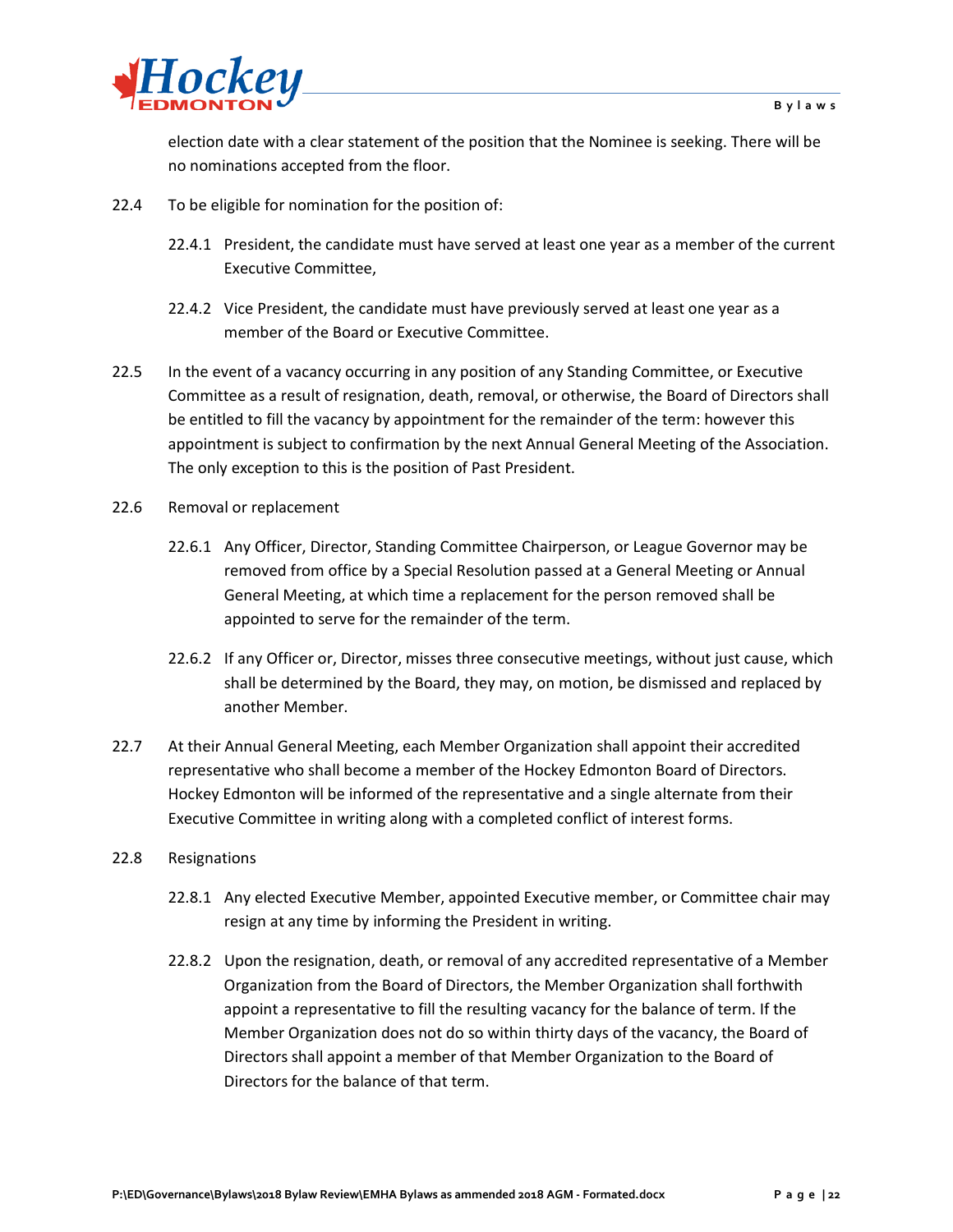

# <span id="page-23-0"></span>**23.0 POWER & RESPONSIBILITIES OF THE BOARD OF DIRECTORS & PRESIDENT**

- 23.1 The Board of Directors shall implement all resolutions of the Association, exercise all powers, and do all acts and things that the Association is authorized pursuant to these Bylaws, Operating Directives, and the Societies and Non-Profit Act.
- 23.2 The Board of Directors shall be responsible for recommending Bylaw change at the General Meeting, but such Bylaws shall not be implemented or acted upon until approved by the passing of a resolution at an Annual General Meeting or Special Meeting of the Membership.
- 23.3 The Executive Committee shall be responsible for recommending Policy change and changes to the Operating Directives. The Board of Directors has the authority to approve the policy at a General Meeting. Unless otherwise noted, all policies are effective immediately.
- 23.4 At each Association meeting:
	- 23.4.1 The President or a member of the Executive Committee shall report on all decisions made and actions taken by the Executive Committee since last Association meeting;
	- 23.4.2 The Treasurer shall submit a report on the current financial condition of the Association;
	- 23.4.3 The Vice Presidents, Directors, and Executive Director shall report on all decisions and actions taken by them and the committee portfolios they are responsible for.
- 23.5 The Chairperson of each Standing Committee and the League Directors shall be entitled to attend all meetings of the Board of Directors and shall be entitled to take part in discussion when called upon by the President.

# <span id="page-23-1"></span>**24.0 DELEGATION OF AUTHORITY**

- 24.1 The Directors may delegate any of their authority to a committee or individual except its authority to:
	- 24.1.1 borrow money;
	- 24.1.2 expel or indefinitely suspend a member; or
	- 24.1.3 fill a vacancy on the Board of Directors.
- 24.2 All committees will be committees of the Board of Directors of Hockey Edmonton and may be ad hoc committees, or temporary committees or standing committees intended to operate each year within the Hockey Edmonton program.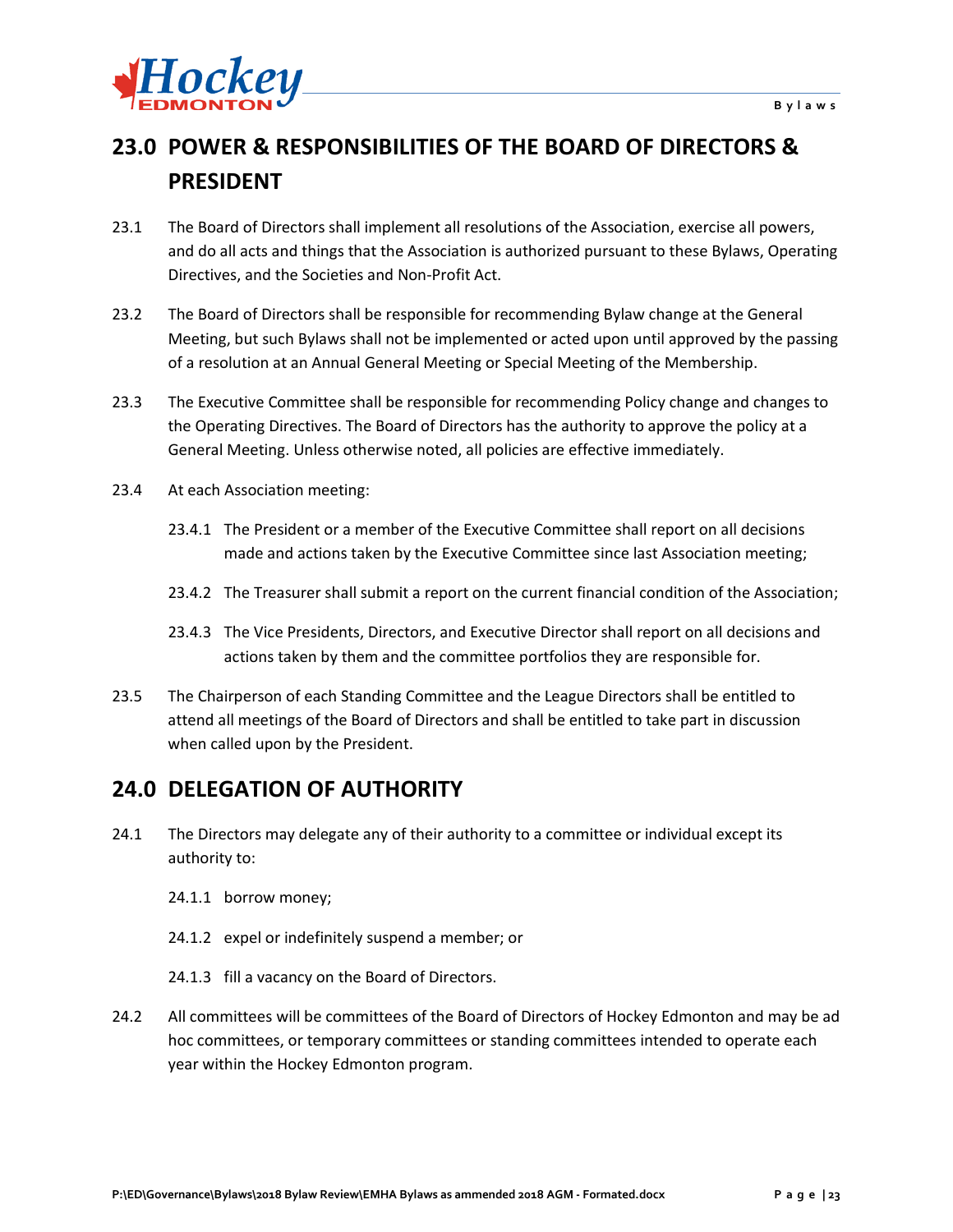

24.3 The Directors will establish and amend from time to time the terms of authority and operation for each committee created by them and may dissolve or merge any committees they create.

# <span id="page-24-0"></span>**25.0 HONORARIA**

- 25.1 The Board of Directors may authorize payment of honorarium to such persons as may be considered appropriate.
- 25.2 Officers and/or members of the Board of Directors cannot receive remuneration from the Association.

# <span id="page-24-1"></span>**26.0 STANDING & SPECIAL COMMITTEES**

### <span id="page-24-2"></span>**26.1 STANDING COMMITTEES**

- 26.1.1 The Executive Committee, at their first meeting following the AGM, shall have the power to appoint Standing Committee Chairs who will report to the Vice Presidents, Directors or Executive Director as designated by the Executive Committee. These Standing Committees will serve for a two year term..
- 26.1.2 All monies received or collected by any such committees or any member of such committee from the operation of the committee shall be submitted to the Hockey Edmonton Treasurer, and immediately deposited in the Hockey Edmonton bank account. The Treasurer can create a set of ledger accounts to reflect the revenue and expenses of a Standing Committee .
- 26.1.3 The Annual Operating Budget of each Standing Committee for the next Hockey Season must be submitted within the budget development process.
- 26.1.4 All expenditures of a Standing Committee must have the prior approval of the Board of Directors.
- 26.1.5 No Standing Committee can:
	- (a) expend or commit itself to spend any amount in excess of its Annual Operating Budget in any fiscal year without the prior approval of the Board of Directors; or
	- (b) spend in excess of its Annual Operating Budget for any specific item, in any fiscal year, without the prior authorization of the Board of Hockey Edmonton.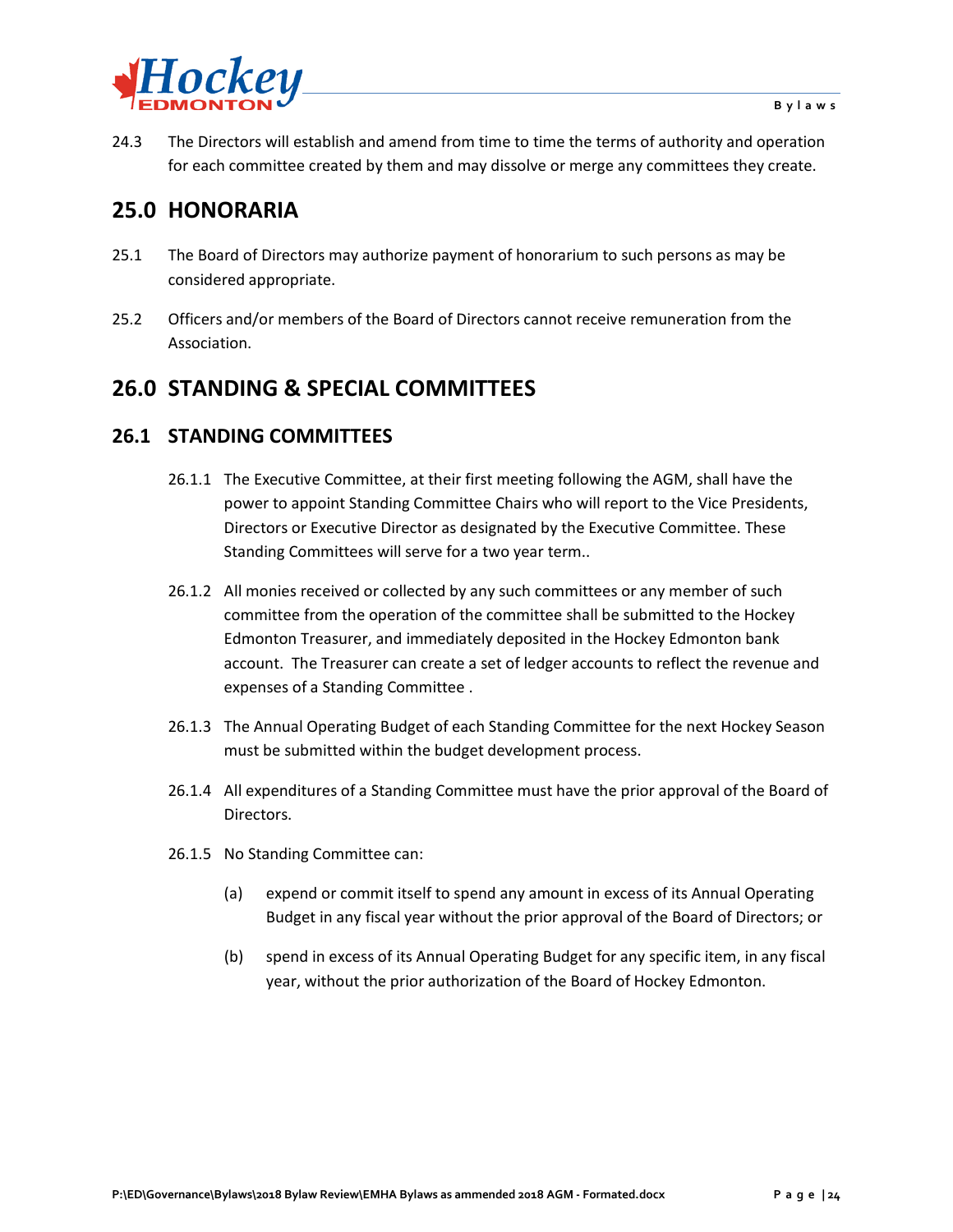

### <span id="page-25-0"></span>**26.2 STANDING COMMITTEE TERMS of REFERENCE**

- 26.2.1 The Executive Committee will establish Terms of Reference for all Standing Committees. Terms of Reference should include the following:
	- (a) Name of Committee,
	- (b) Length of Committee term,
	- (c) Chair of Committee,
	- (d) Members of Committee,
	- (e) Key Responsibilities,
	- (f) Key Accountabilities,
	- (g) Limits of Authority,
	- (h) Key working relationships (internal and external).
- 26.2.2 The term of office of each member shall expire at the end of the Chairperson's term of office which coincides with the term of the President.
- 26.2.3 Any person, who is a member in good standing of a Member Organization in good standing, shall be eligible for appointment and re-appointment as a member of a Standing Committee.

### <span id="page-25-1"></span>**26.3 SPECIAL COMMITTEES**

In addition to Standing Committees, the Executive Committee and Board of Directors may create Special Committees as deemed necessary which shall carry out functions, and otherwise act in accordance with resolutions as passed by the Board of Directors. All provisions of these bylaws that relate to Standing Committees will (unless otherwise stated) apply to each Special Standing Committee.

### <span id="page-25-2"></span>**26.4 REGULATIONS & PROCEDURES OF STANDING & SPECIAL COMMITTEES**

- 26.4.1 Subject to compliance with these Bylaws and with the resolution (if any) which created a committee or the operating directive applying to that committee, a committee may adopt rules and regulations for the internal administration of the committee as it may deem appropriate. These rules and regulations are subject to review and amendment at any time by the Executive Committee and Board of Directors.
- 26.4.2 Changes to operations or policy must be directed to the Executive Committee for analysis before presentation to the Board of Directors for adoption. Operational or policy changes will not occur unless the above process has been followed.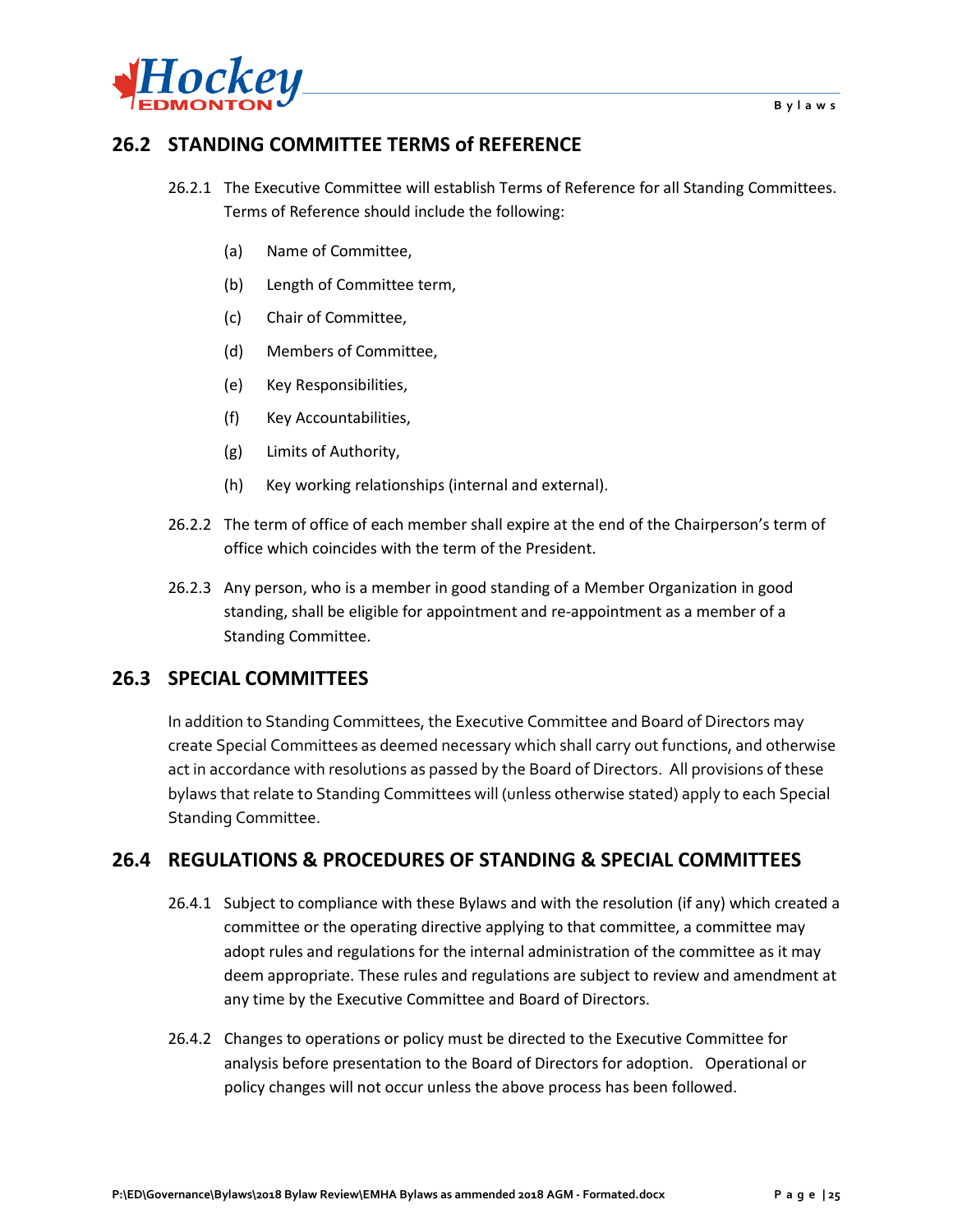

26.4.3 Committees shall meet at the call of the Chairperson of the committee at such intervals as the Chairperson shall deem necessary. The Chairperson shall call a meeting of the committee immediately, if requested to do so by the Executive Committee.

### <span id="page-26-0"></span>**26.5 DUTIES OF STANDING & SPECIAL COMMITTEE CHAIRPERSONS**

- 26.5.1 Each Chairperson shall be responsible to the Board of Directors, via their assigned Vice President, Director or the Executive Director for the actions of their committee. The Chairperson shall not make a contractual or financial arrangement on behalf of their committee or on behalf of the Association.
- 26.5.2 The Chairperson shall, on behalf of their committee, submit where applicable, the Annual Operating Budget to the Treasurer at least one month prior to the end of each fiscal year.
- 26.5.3 When authorized by the Executive Director-, a Chairperson has the power to requisition petty cash within the limits of the authorization. Receipts or vouchers shall be produced to the Treasurer, covering all previous expenditures when each requisition is made by the Chairperson. The Chairperson must, at least one month before the fiscal year end of the Association, make a final accounting of all funds received to the satisfaction of the Executive Committee.

# <span id="page-26-1"></span>**27.0 GENERAL**

- 27.1 Notwithstanding anything contained herein to the contrary, every committee shall be responsible to, and shall comply with, any decision of the Board of Directors or the resolutions of the Association passed at the General Meetings or Annual General Meeting.
- 27.2 Notwithstanding anything contained herein to the contrary, the Board of Directors shall be responsible to, and shall comply with, any resolution of the Association passed at the General Meetings or Annual General Meeting.

# <span id="page-26-2"></span>**28.0 DISSOLUTION STATEMENT**

- 28.1 The Board at the commencement of the winding up, dissolution, or liquidation of the Association shall be responsible for the selection of the recipient or recipients of all remaining gaming proceeds subject to the approval of the Alberta Gaming and Liquor Commission.
- 28.2 Upon winding up, dissolution, or liquidation of the Association, operating assets remaining after the paying of debts and liabilities, shall be transferred to Hockey Alberta.